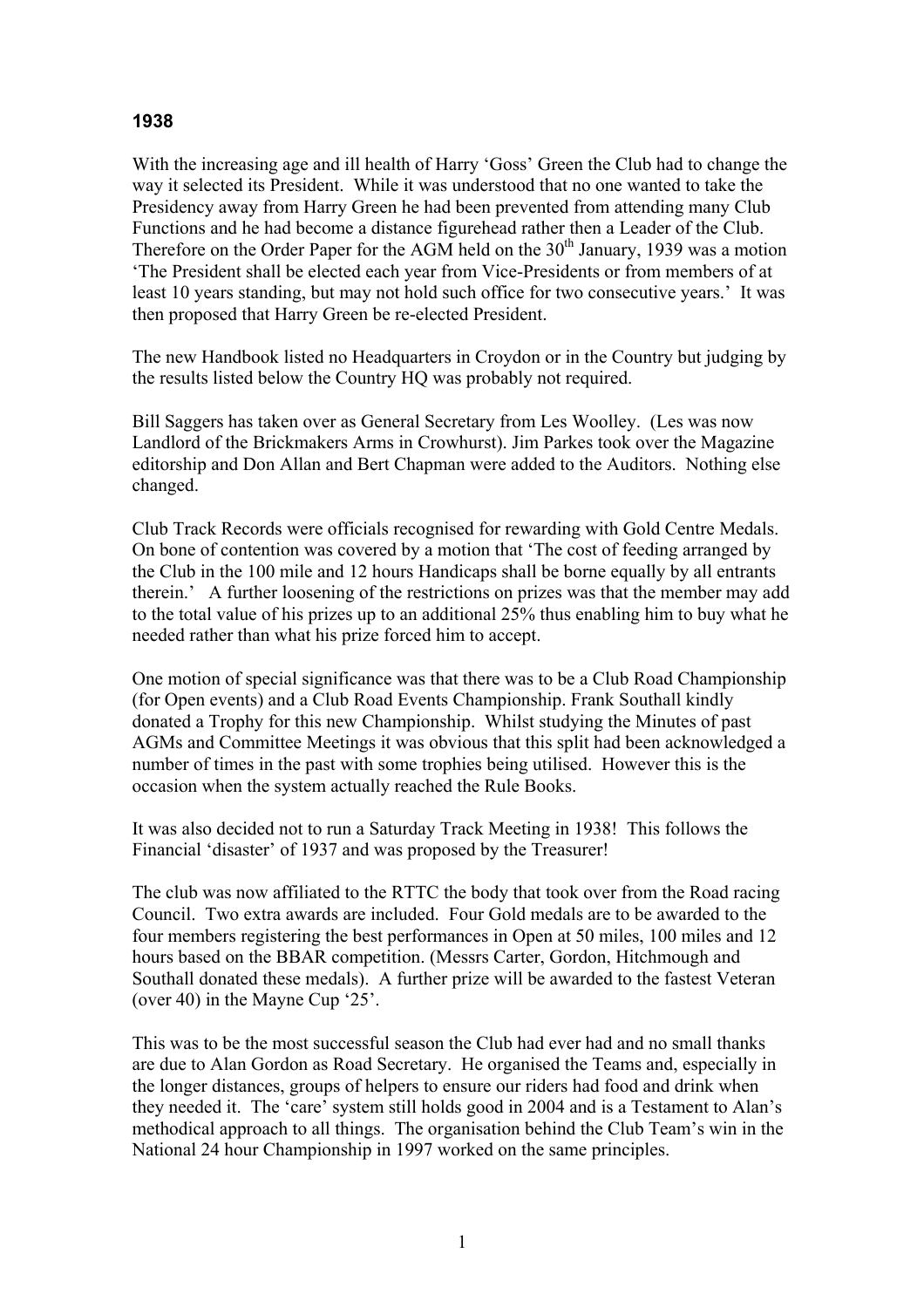During the winter the SCCU had organised a Cyclo-Cross event but with a difference. The race was for teams of 6 riders with the time of the  $4<sup>th</sup>$  rider to count but all 6 riders had to finish. The team started together and, theoretically kept together over the 10 mile course. The Paragon had two teams. Team 'A' was Sid Butcher, J Hughes, Cyril Kent-Smith, Doug Perry and Fred Willett and they came  $2<sup>nd</sup>$  to the South Western RC (1.2.52 to 1.5.53). The 'B' Team were some 4' slower in 1.9.59 but they in turn were  $10\frac{1}{2}$  minutes quicker than the  $4<sup>th</sup>$  Team. The 'B' Team were Frank Cleeve, Bill Hall, Frank Patterson, Frank Sisley and Alan Gordon.

For the fifth time Stan Butler won the Balham 'Rough-stuff' 25 and at the same time turned the table on Fred Willett. On a new course on a perfect spring day he finished in 1.43.55 against Fred's 1.46.43. The Bicycle noted that Stan was the only rider not to ride through the Titsey watersplash – he rode over the footbridge! (The writer punctured at this spot when riding through the ford. On that occasion the footbridge was impassable as it was full of spectators/ghouls waiting for riders to crash). With 200 entries for the event the organisers restricted the field to 100 so clubs were only allowed three men in the race and, as luck would have it, Val Lewis punctured twice and packed. We needed a 2.7.00 ride for the Team race  $-c$  'est la vie!

At the Committee Meeting on the  $25<sup>th</sup>$  February the Treasurer Reported that a donation of 10 guineas had been received from Harry Green. It was agreed to buy a Trophy, to be known as the 'Goss Green Trophy' for fastest time In the Club '100'. The Track riders were having trouble selecting teams for Team Pursuit matches. As the riders were also Committee members one can appreciate the difficulty for fair and unbiased choices!

The Club's racing Season got aweigh with a Medium Gear event instead of a Low Gear race. This meant that the largest gear permissible was 72" rather than the 63" of the previous year. It was also easier to put on with standard equipment rather than buying a different chainring than normal. The Result was very close Val Lewis just beating Doug Perry and Arthur Sharp. Lewis's 1.5.53 was 5" too good for Doug and 12" faster than Arthur. With 2' Handicap Lewis was also fastest on Handicap but as he had already won the Scratch event he was not able to get both prizes. Instead the winner was Geoff Dore with a nett time of 1.4.11 with George Murray  $2<sup>nd</sup>$  in 1.4.26 and Frank Patterson in  $3<sup>rd</sup>$  place in 1.4.58. If these times seem a little on the fast side it may be due to the fact that the course was about a mile short!

The Catford Low Gear '25' was run off without incident with Fred Willett coming home with a 1.6.27 that earned him 2<sup>nd</sup> place behind George Fleming (Belle Vue). Backed by Bert Chapman,  $5<sup>th</sup>$  in 1.9.01 and Cyril Melhuish,  $12<sup>th</sup>$  in 1.10.14 these three times were sufficient to win the Team race. Fred had a close call that morning. Having elected to ride out to the Start he left home too late and was some miles from the Start with time running out. A motoring member of the Kentish Wheelers fortunately passed Fred and offered a lift. This lift was accepted with aclarity so he reached the Start in time. Worth a pint or two afterwards don't you think? Stan Butler did not start due to the effects of a crash the day before. As this was the  $5<sup>th</sup>$  March and his birthday one must wonder if the two events are connected!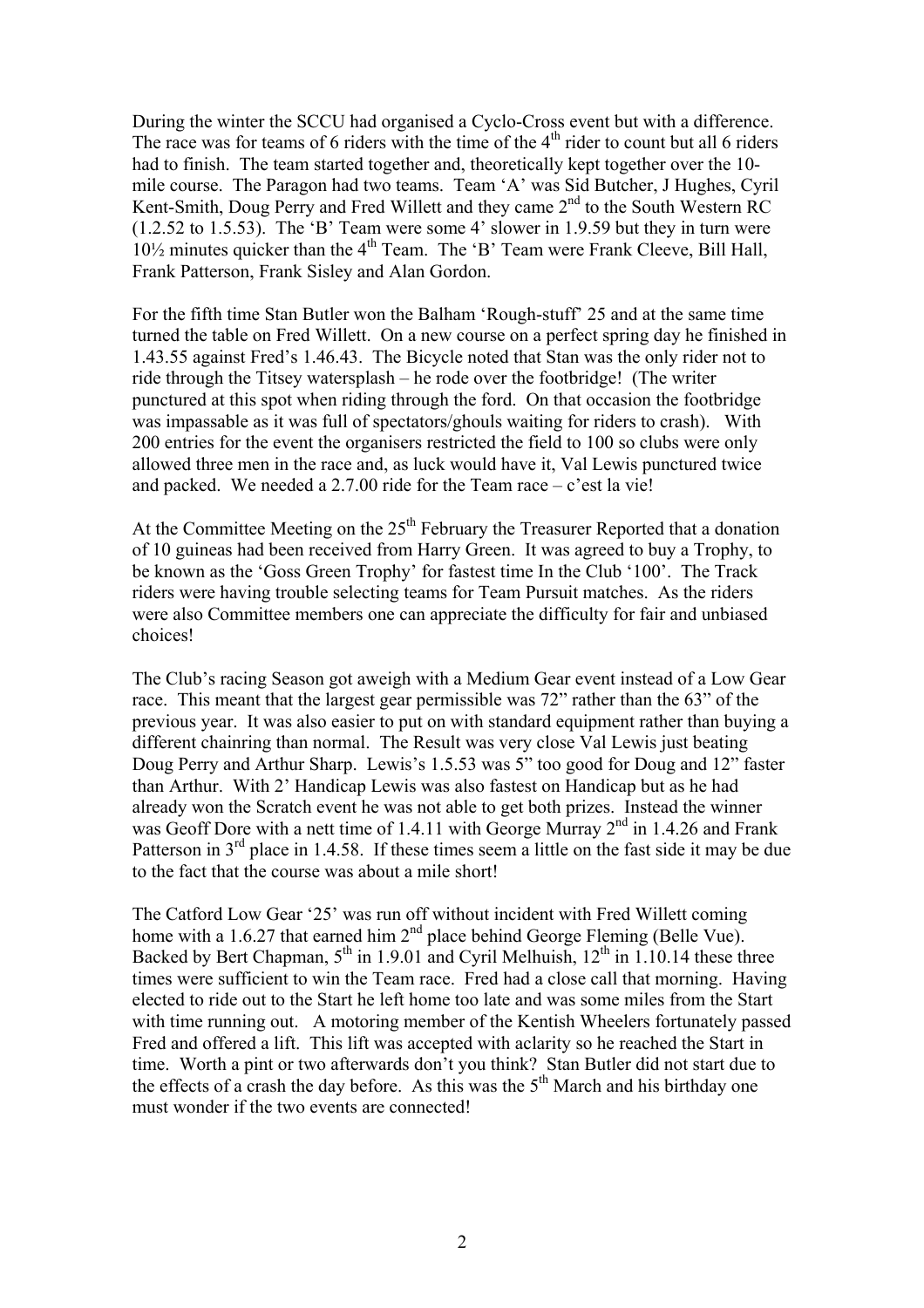Next week-end Fred went one better by winning the Castlenau '25' in 1.8.11 and again the Paragon won the Team race with Bert Chapman recording 1.10.59 for  $12<sup>th</sup>$  place and Stan Butler 1.11.20 for 16th. The race was held in a cold thick mist!

The SCCU '25' for Clubs K to R was the best example of a 'benefit race' we have seen. Fred Willett was  $1^{st}$  with 1.6.12 and missed the Handicap prize by just 2".  $2^{nd}$  was Cyril Melhuish in 1.7.32 and 3<sup>rd</sup> Stan Butler in 1.7.46. That clinched the Team race. But then we had Bert Chapman  $4<sup>th</sup>$  in 1.8.20 and Arthur Sharp  $5<sup>th</sup>$  in 1.8.56. Not getting a look-in were 9<sup>th</sup> Doug Perry 1.9.13, 11<sup>th</sup> Arthur Bristow 1.10.05, Val Lewis 1.10.10, Albert Webb, 1.10.37, Cliff Dore 1.11.25, Sid Horton 1.11.51, Bernard Tyrer 1.12.32, W Hall 1.12.38, Geoff Dore 1.12.51, Sid Butcher 1.13.40 and Frank Patterson 1.14.03. Not a bad mornings work.

Out West in the Ealing Manor '25' for riders that had not previously beaten 1.7.00 for the distance it was Jim Hampshire's chance to shine. He finished with 1.7.19 to win by just 5" from Cocking (Childerly). Cliff Dore was in  $6<sup>th</sup>$  place with 1.9.25 and Val Lewis made up the winning Team with 1.10.39. Just to add a little gilt to the gingerbread Jim also collected  $1<sup>st</sup>$  prize in the handicap section.

George Fleming was in front of Fred Willett again in the Willesden '25' and extending his winning margin to 1.23. His 1.4.46 was too good for Fred's 1.6.09. However some consolation was another Team race win as Cyril Melhuish was just a minute slower than Fred in 1.7.08 for  $6<sup>th</sup>$  place and Stan Butler  $7<sup>th</sup>$  with 1.7.18. Bert Chapman was 'in reserve' with a 1.8.21 for  $10<sup>th</sup>$  place. These were excellent ties on the day as a Northwesterly gale swept over the exposed stretches of the North Road with riders grovelling along at 10 mph at times in the heavier gusts.

The Club '25' was also on the  $3<sup>rd</sup>$  April. Technically the times should be much faster as one is allowed a gearing of ones choice. However Mother Nature takes a hand occasionally and south of the river conditions were just as bad as on the North Road. This year the '25' was won by Arthur Sharp in 1.8.55 in a time 2.50 slower than his Medium Gear effort! Doug Perry was  $2<sup>nd</sup>$  in 1.9.01 (3.03 slower but he did have to stop to play knitting needles with broken spokes)) with Albert Webb  $3<sup>rd</sup>$  in 1.10.22 (2.59 slower). Vic Lewis who won the medium Gear only managed 1.15.43 but one would assume (or hope) he punctured. Young George Murray took the Handicap but it was a close run thing with 6 riders within a minute. George had a net time of 1.8.15, Doug Perry 1.8.31, Albert Webb 1.8.52, Arthur Sharp 1.8.55, Cliff Dore 1.9.12 and Sid Butcher 1.9.13.

Eleven people were put up for election to the Club at the Committee Meeting on  $4<sup>th</sup>$ April. Amongst them were Harry Dunlop, George Ely, John Goring, Charlie Armstrong, Ivor Cox and Fred Sams. The Trackmen were still arguing so Stan Butler and Alan Gordon proposed that Messrs Parkes, Harrison, Willett plus A.N. Other should make up the Team for the Challenge Match against the Catford on Good Friday.

In 'The Bicycle' of  $12<sup>th</sup>$  April there is a large spread on the racing at Brooklands. Mentioned in the 50km Novice race is Arthur Sharp and Doug Perry placed equal  $5<sup>th</sup>$ with a group of 14 riders. Val Lewis and Frank Patterson also get a mention as being in the action but are not placed. John Vallack and Don Corry appear in the second race report but not in the results,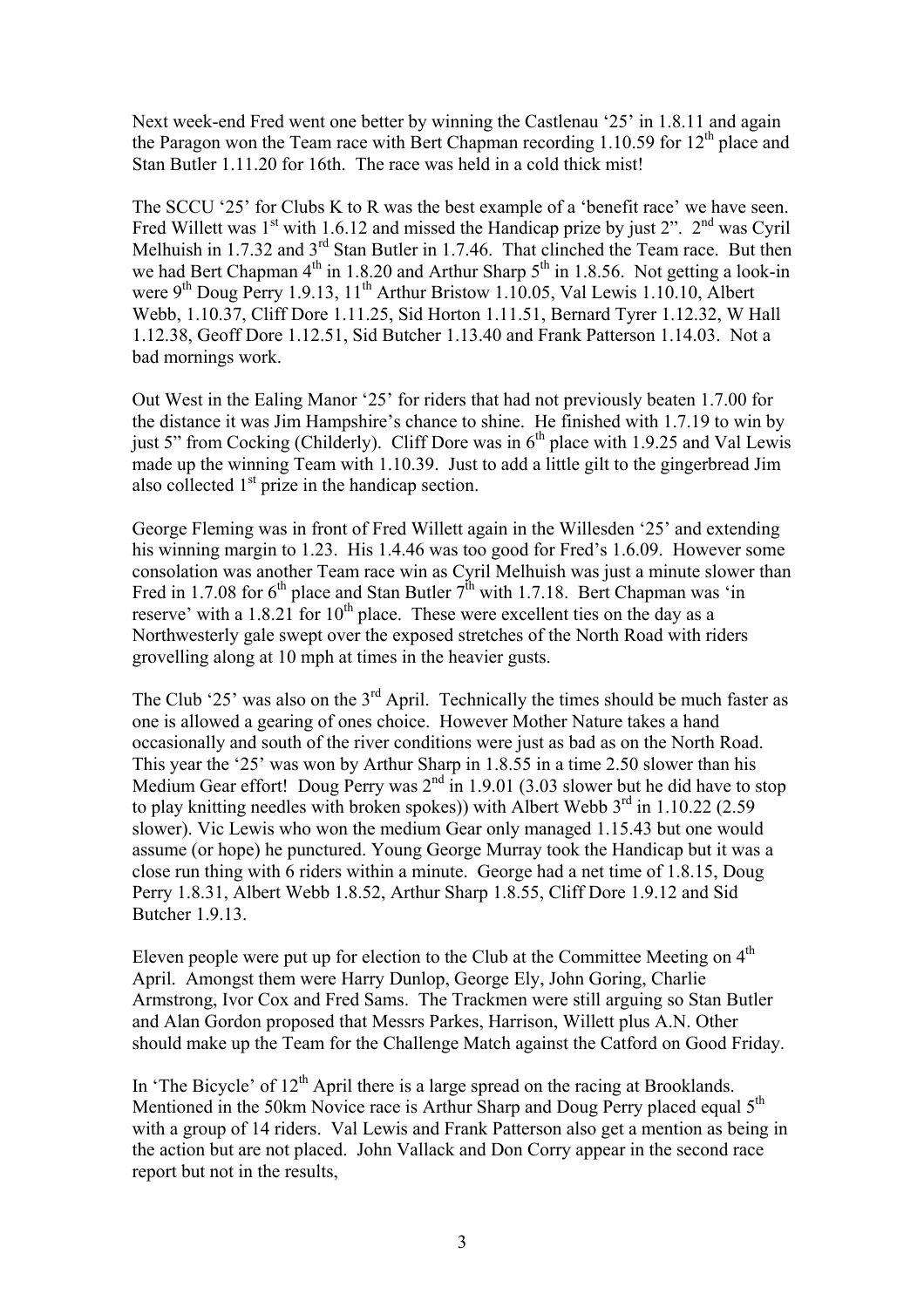Fast times were the order of the day in the Forest '25' on 10<sup>th</sup> April but one name was missing from the top names. Fred Willett and Stan Butler had gone the wrong way to the start. Fred, being the earlier starter, lost 3.45. His official time was 1.6.42 that with the deduction of those  $3\frac{3}{4}$  minutes would have given him a nett time of 1.2.57. George Fleming (Belle Vue) won in 1.2.02. Fred should have been  $2<sup>nd</sup>$  with that 1.2.57! Unfortunately without Fred's real time the other were not quick enough to take the Team race Cyril Melhuish recorded 1.4.00 for 5<sup>th</sup> place, Bert Chapman 1.4.29 for 8<sup>th</sup> and Stan Butler 1.4.39 for  $10^{th}$ . The Team race went to the Belle Vue by 13"!

Jim Parkes was in excellent form at the Good Friday Meeting at Herne Hill reaching the Final of the Open Handicap. Stan Harrison was knocked out in the 1<sup>st</sup> round of the Invitation Sprint. Fred Willett came  $3<sup>rd</sup>$  in the 10 minutes Australian Pursuit. Pride of place must go to the Pursuit Team. They had a Revenge match against the Catford who beat them in the National Finals in 1937. This time the 'right' Team won handsomely by 4" (about 40 yards). Sometime during the Meeting Fred Willett crashed sufficiently to affect his form for a while.

 Easter Monday was Charlotteville '50' day but only one Paragon rider. Fred Willett, after his crash, did not start leaving Stan Butler to carry the Paragon's colours. He came  $9<sup>th</sup>$  with a 2.14.51 ride but well down on George Fleming (2.9.59).

Down at Westerham the Polo lads were entertaining Solihull and won 15-8

The Paragon had 6 pairs entered for the Old Portlians Tandem '50' on southern roads. A quick glance at the Start Sheet and Course gave pause for thought as the race was going down Crabtree Hill to Cowfold. This is not a nice hill to race as anyone who has ridden the old SCCU '100' knows as one had to climb this hill at about 75 miles. However the Old Ports very cleverly got around the problem going west from Cowfold (A272) to Buck Barn then turning north on the A24 and bearing right through Copsale and Maplehurst to come out onto the A281 west of Lower Beeding. One still has to climb but it is much gentler but it is through some quite narrow lanes. Like most of the 1930's courses they are impossible today. Gatwick Airport slices across the original Brighton Road. The A24 by Copsale is dual carriageway with any thoughts of a right turn being somewhat suicidal. The right turn at the junction with the A281 is not to be recommended either. But then motor traffic was extremely light before 9am on a Sunday morning.

Mills and Paul (Addiscombe) were in a class of their own winning in 1.53.32. Fred Willett and Stan Butler were  $2^{nd}$  in 1.55.58 and with Bert Chapman and Cyril Melhuish (1.59.05) the Paragon won the Team race. Val Lewis and Frank Patterson 2.1.58 (that included running through the tunnel at Crawley level crossing), Cliff and Geof Dore 2.2.39, Sid Butcher and W Hall 2.5.45 were our other riders. F Thompson and J Goring also rode and finished in 2.11.14 but a note by their names on the Result Sheet says that they were disqualified but no reason is given.

On the same day George Ely, now in Paragon colours, won the WLCA '25' in 1.4.41 with Arthur Sharp  $6^{th}$  in 1.5.55, Doug Perry 10<sup>th</sup> in 1.6.36 and Arthur Bristow 11<sup>th</sup> in 1.6.40. George and Arthur Sharp were also fast enough to collect  $1<sup>st</sup>$  and  $3<sup>rd</sup>$  in the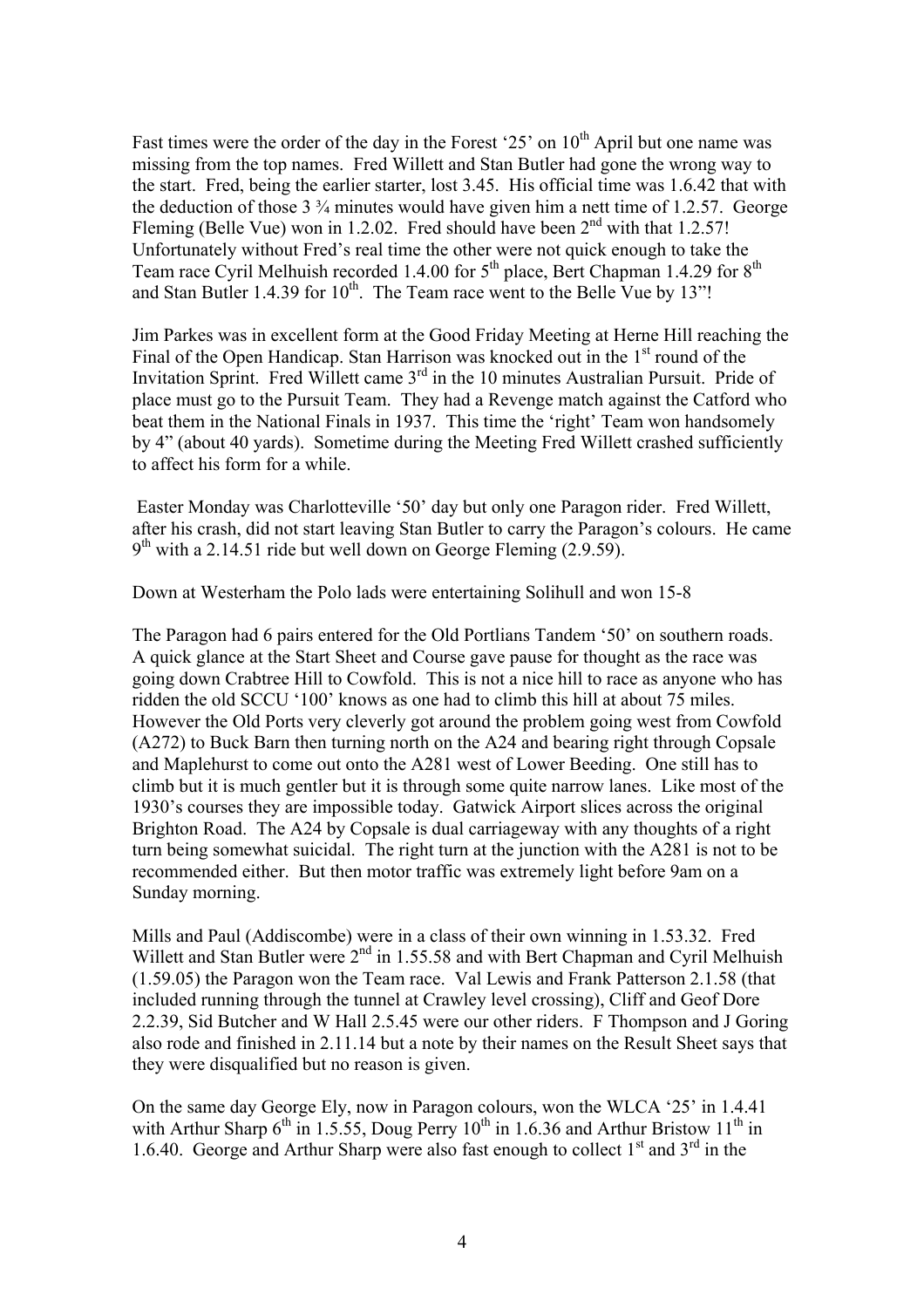Handicap section and the Paragon comfortably won the Team race. (TWO in one day – good but not our best!)

A newcomer to the Club, but not to top level racing, was Harold Fenn from Port Talbot. He had moved to the London area with his job but promptly had his leg broken and other nasty cuts and bruises in a collision with a motorcar. His come back to racing was with a 1.9 in the Acme '25' and  $4<sup>th</sup>$  place in the Cwmcarn Paragon '50' in 2.19. His first race with the Paragon was to be North London '50'

On the  $1<sup>st</sup>$  May the University Tandem '30' was held. The Paragon had four pairs accepted. Once again Mills and Paul (Addiscombe) were triumphant winning by 1.09 in 1.6.58. Our best pair was Stan Butler and Fred Willett who came  $7<sup>th</sup>$  in 1.9.04. Bert Chapman and Cyril Melhuish 1.10.51, Vic Lewis and Frank Patterson 1.13.13 and Albert Webb and Doug Perry 1.14.11 were our other riders but they were only good enough for 2<sup>nd</sup> Team.

We had a Team in the Slough 2<sup>nd</sup> Class '50' but it was not a good day. Bernard Tyrer was our best finisher with a 2.26 ride. Frank Patterson won the Civil Service '50' in 2.26.35 on a course that is still (2004) mainly lanes.

The following week-end was the WLCA '50' with 154 names on the Card. Stan Butler was beaten into 3<sup>rd</sup> place by Hill (Vegetarian) and Clark (Unity) with a ride of 2.15.21. He did have the satisfaction of leading the Paragon to yet another Team race win as Cyril Melhuish recorded 2.17.32 for  $5<sup>th</sup>$  place and Bert Chapman 2.20.23. This gave them a lead of over 7 minutes from the Unity. W Hall, 2.24.34, also finished.

Elsewhere Fred Willett was  $2<sup>nd</sup>$  in the Luton '25' with 1.3.40. George Ely was in  $3<sup>rd</sup>$ place with 1.3.43. We were  $2<sup>nd</sup>$  Team but we do not know the name of the  $3<sup>rd</sup>$  man or times. Doug Perry, 1.4.11 and Arthur Sharp, 1.4.31, were well placed in the Farnborough '25'.

Another bad day was arranged(!) for the Club '30'. Fifteen riders had entered of whom fourteen started but only 10 reached the Finish. Here E James won with 1.23.46 a minute faster than D Kleckham (1.24.47) and in  $3<sup>rd</sup>$  place was George Murray (1.25.33). Kelckham won the Handicap with eight minutes deduction (1.16.47) with James  $2^{nd}$  $(1.17.46)$  and R Hov  $3<sup>rd</sup>$  1.18.50.

Similar conditions were endured in the North London '50' where some extremely fast times were recorded at the turn but it took the top riders all they could do to maintain 'evens' or 20 mph on the return. George Ely was fastest to the turn in 58.08. Stan Butler was  $5<sup>th</sup>$  in 59.02, Cyril Melhuish  $6<sup>th</sup>$  in 59.15 and Harold Fenn 1.0.15. Brabbins (Welllingborough) and Saunders (Viking) held their ground on the way back but Stan Butler moved up to 3d place to finish in 2.16.44 with Cyril Melhuish  $4^{th}$  in 2.18.04 and Harold Fenn  $5<sup>th</sup>$  in 2.18.23. This collected the Team race by some 6 minutes. George Ely died deaths on the return eventually crossing the line in 2.24.45.

George Fleming handed out another beating to all and sundry in the Luton '25' winning by 2.24 in a time of 1.1.16. Fred Willett was  $2^{nd}$  in 1.3.40 with George Ely just 3" slower in  $3<sup>rd</sup>$  place. Arthur Sharp was close up in  $11<sup>th</sup>$  place with 1.6.09 but the Belle Vue beat us for the Team race.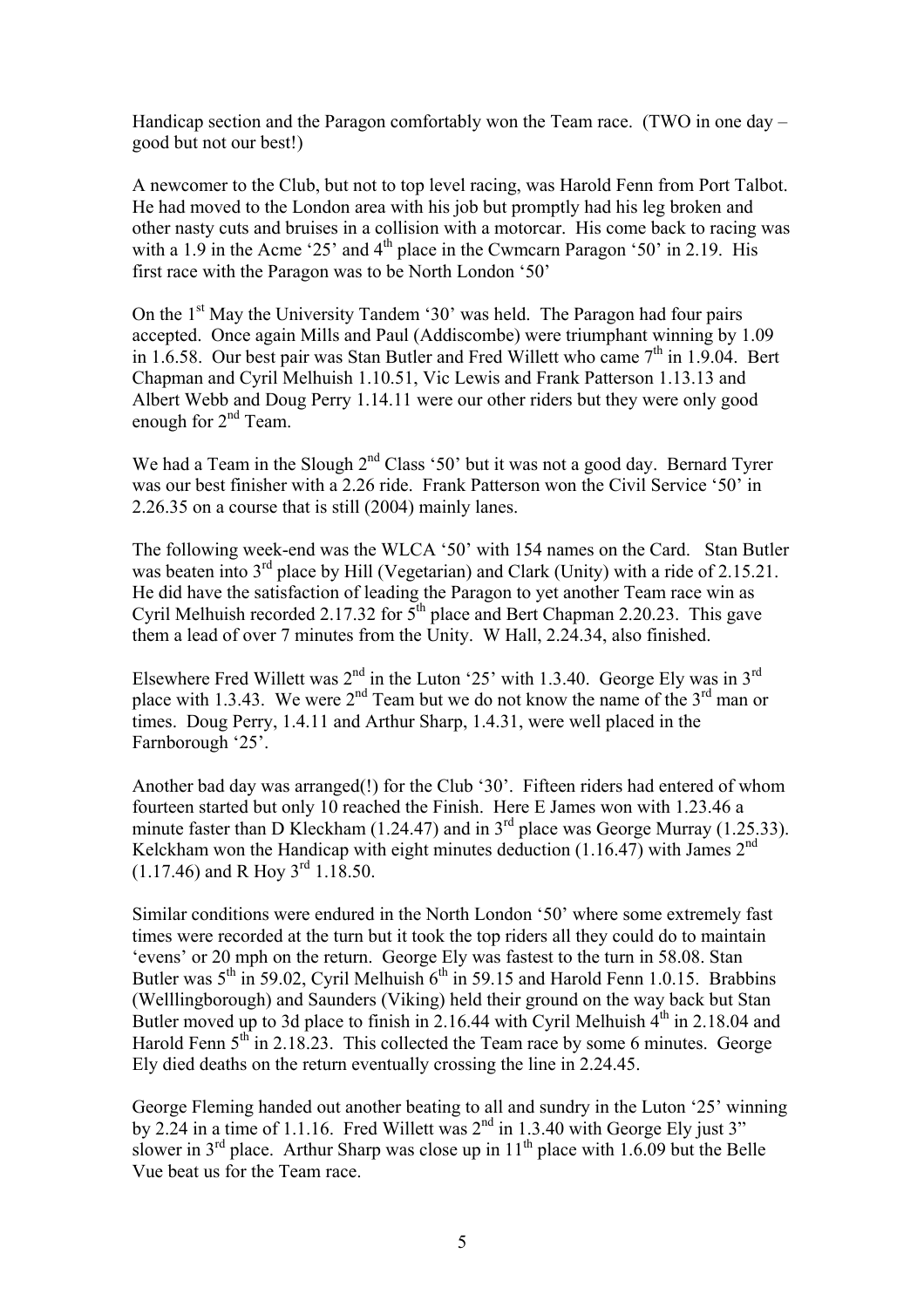At the Committee Meeting on the  $20<sup>th</sup>$  May Len Bydawell's resignation was accepted as he was off to join the Navy. The Team Pursuit squad had beaten the Old Portlians in the 1<sup>st</sup> Round of the WLCA Championship.

Stan Butler's diary entry says that he rode a 100 miles Time Trial on May  $22<sup>nd</sup>$  but this does not appear in the Club books. However he mentions a 4.50.19 ride with some 5½ minutes lost through a puncture.

Around this time Fred Willett rode the Yorkshire RC Road Race at Donnington. This was the first massed start Road Race Championship of England. Fred made the mistake of riding a 10 miles Track event at Fallowfield the day before. Normally this is not a bad idea as the Track racing gets ones muscles working very smoothly and quickly. Unfortunately Manchester and Fallowfield were in their worst mood and it rained. This has the most adverse effect on ones muscles. The cold water stiffens the muscles and makes recovery much more difficult. Thus Fred found himself suffering in the pack rather than taking charge of affairs as was expected. He struggled on eventually finishing in  $8<sup>th</sup>$  place some 5.43 behind the winner.

After the successes of the earlier season the Paragon riders came down to earth in the Catford '50'. Stan Butler had a puncture during his 2.19.27 ride, so did Harold Fenn with a 2.19.23. Arthur Sharp beat both of these times with 2.19.21 but had gone off course and also lost time. Best draw a veil over this race!

A new course was on offer for the University '100' on Whit-Monday  $6<sup>th</sup>$  June. This one started ay Ugley on the Cambridge Road but then went out through Dunmow to Chelmsford before returning. It then went along the customary '50' course via Stumps Cross and Six Mile Bottom before returning to Ugley. By the time the riders returned from the Chelmsford leg Stan Butler was in the lead with 2.11.12, Harold Fenn was just behind in 2.12.18 but Doug Perry was a way back in 2.22.55. Out to the next turns Stan increased his lead over Fenn to 3' at 79 miles. The remaining 20.5 miles were into a rising south-westerly wind and stamina and knowledge of long-distance time trialling was needed. Those that had the strength remaining moved through the field. Twenty-one riders packed on this leg; others returned times well below the best. Stan Butler romped home in 4.36.12 to win by 5.03 from Harold Fenn, (4.41.15) and with Doug Perry coming in with 5.0.35 the Paragon also won the Team race by 28'. Stan also collected 2nd Handicap prize from Scratch underlining his dominance that day.

Our short distance men were also having a successful day as Cyril Melhuish won the Honor Oak '25' in 1.5.27 and set a course Record. Around that date Bert Chapman won the West Suffolk Whs '50' in 2.14.51.

Saturday 11<sup>th</sup> June was Grand Prix of London day at Herne Hill and we have a note that Stan Harrison came 2<sup>nd</sup> in the 'Devil-take-the Hindmost'. (Last man across the Finish line each lap is eliminated).

The next day we had a Team in the Shaftesbury '50' and while everyone was put in their place by Rueben Firth (Bronte Whs) with his 2.6.13 ride Stan Butler salvaged  $2<sup>nd</sup>$  place in 2.10.37, a season's best. Harold Fenn was close behind in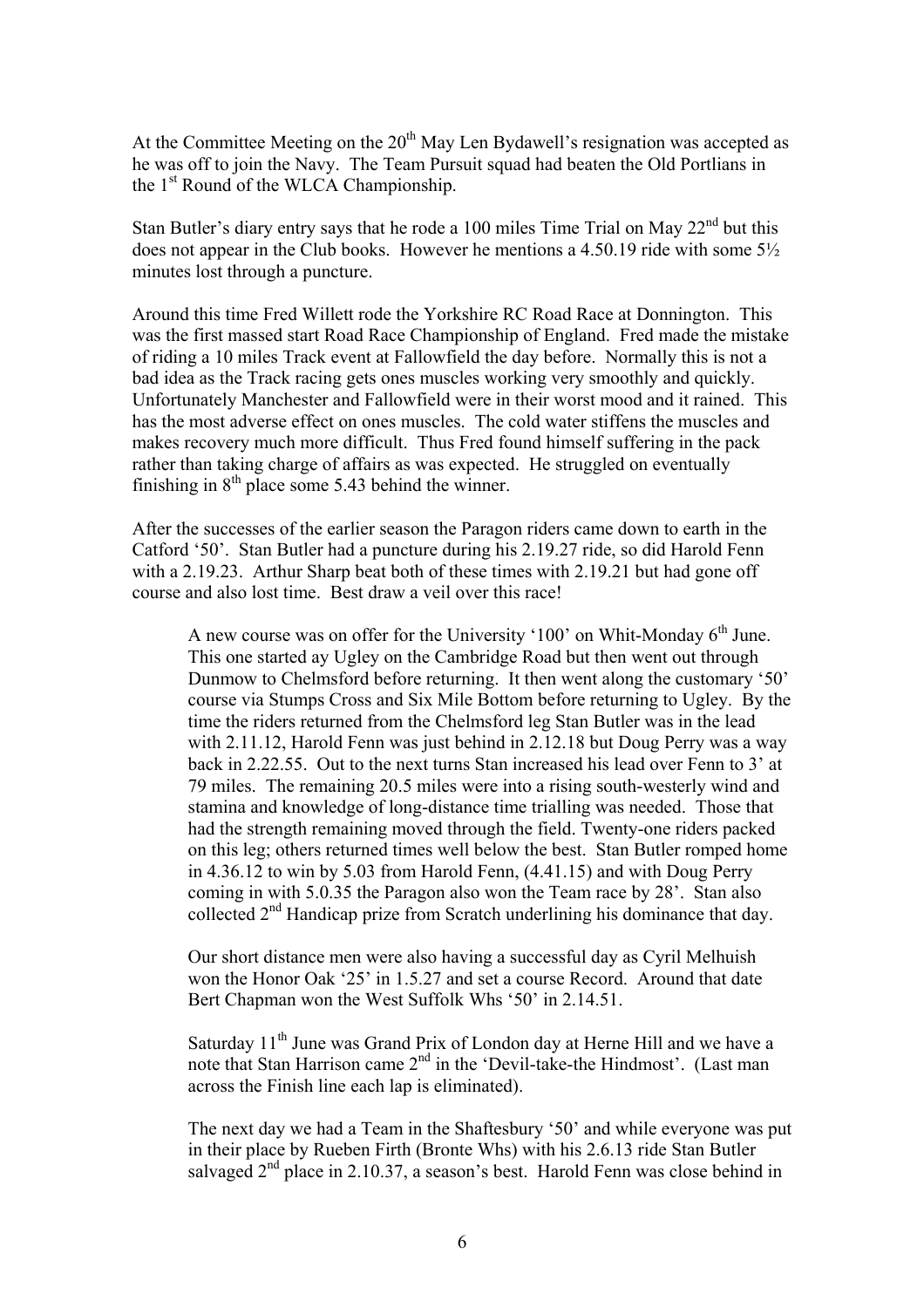$3<sup>rd</sup>$  place with 2.11.48 and with George Ely completing the course in 2.12.01 the Team race was ours.

On June 15<sup>th</sup> Jim Parkes won the 5 miles event at the Manchester City Sports at Fallowfield.

Stan Butler was on Scratch for the Addiscombe '100' on the 19<sup>th</sup> June and once again he failed to oblige the Handicapper. He came 3rd in 4.52.20 3.38 behind the winner, W Hobbs (Addiscombe). Not only that the Paragon failed to win the Team race having to give it best to the Bath Road Club. George Ely was  $8<sup>th</sup>$  in 4.59.55 and Doug Perry  $12<sup>th</sup>$  in 5.6.53.

In North London Cyril Melhuish came  $2<sup>nd</sup>$  in the Kingsdale '50' in 2.14.21 on a very hard day.

On the Isle of Man the Manx International Road race was held on the  $23<sup>rd</sup>$  June over two laps of the famed T.T. Mountain Course. Ninety two riders started of whom three were from the Paragon. Harold Fenn and Arthur Sharp were on the Start Sheet but it was Fred Willett who impressed. He stormed up the mountain on the first lap to break away with 5 others gaining over a minute on the climb. Fred still led passing the Grandstands with two others but was caught at Union Mills by the remains of the bunch. Second time up the Mountain the weather had worsened (typical Manx conditions!) but Fred was in the front group looking very confident and it seemed as if he could win. Unfortunately there was a crash near the top sending 3 riders to the ground including Fred. He injured his arms quite severely and it was some time before he could continue. We do not know his actual finish position

Albert Webb had been accepted for the National Road Race Championship at Donnington Park and was awarded some expense money by the Committee. Jim Parkes was appointed Team Captain for the Pursuit squads. A notice had to be written for display at the Track Cabin following an outbreak of 'borrowing' threatening disciplinary action against anyone found guilty.

Nineteen rides competed for the Fryco Cup '50' on the  $26<sup>th</sup>$  June. Fastest of these, by over 4', was Sid Butcher. His 2.16.33 was much too good for W Hall (2.20.52) and Sid Horton (2.21.25). Ignoring Sid Butcher's time meant that the Handicap was won by an improving Sid Mitchell (2.9.45) from Horton (2.13.25) and Hall (2.14.52).

North of the River the Highgate '100' proved to be another hard day with 38 of the entrants failing to reach the Finish. The race itself was a close run thing with Dale (Leamington) leading up to 94 miles but then being overtaken by Stan Butler with his normal strong finish. Stan crossed the line in 4.35.17 just 9" faster than Dale. Harold Fenn finished in 4.46.2 and with Doug Perry recoding a personal best of 4.47.59 the Paragon won the Team race

P. Dyble rode the National 25 miles Championship at The Butts, Coventry. He finished in  $3<sup>rd</sup>$  place but no other details are known. He also won the London Centre 5 miles Grass Championship.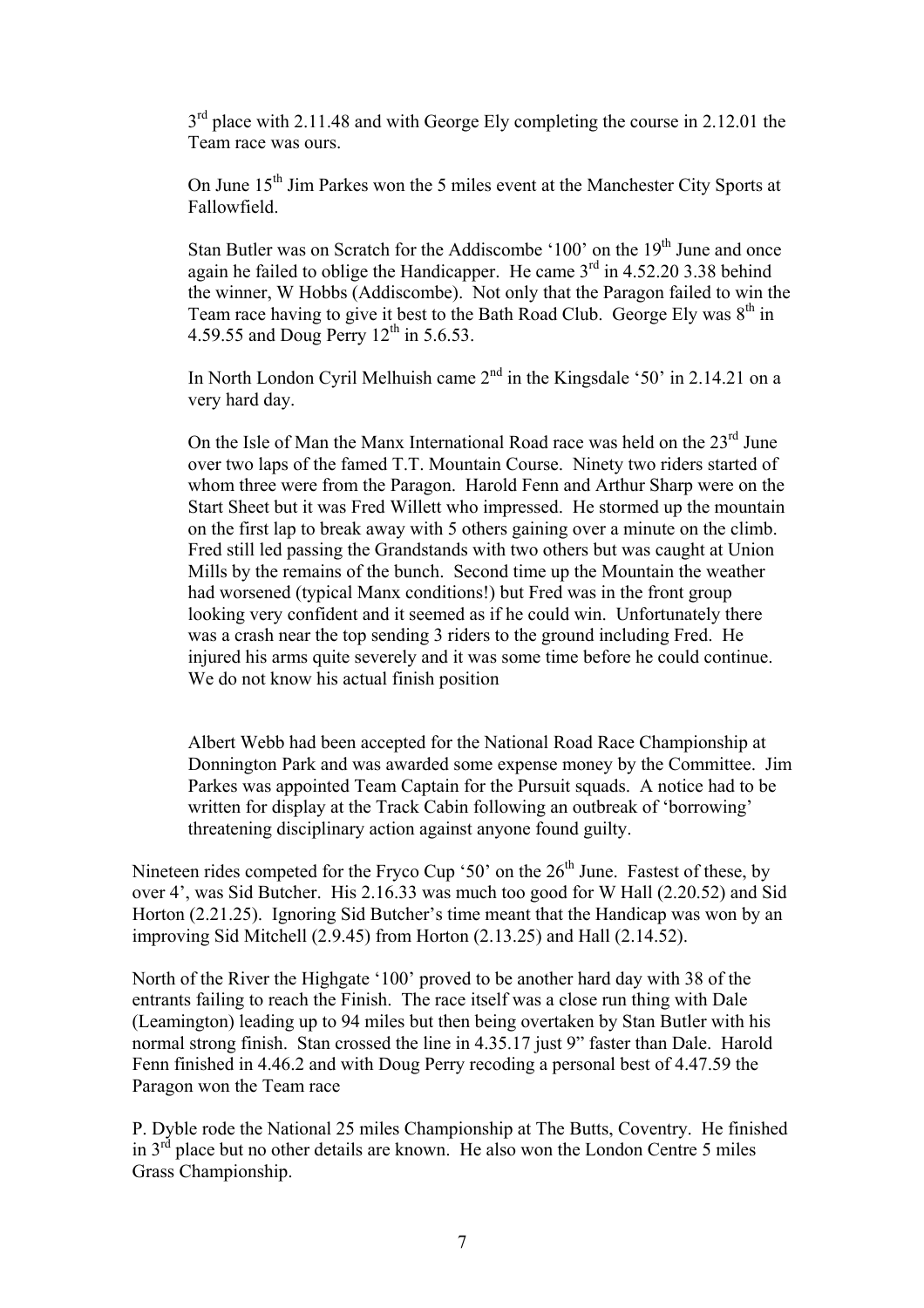Jim Parkes teamed with H Dodds (Imperials Whs) came  $2<sup>nd</sup>$  in the 1 mile Tandem sprint at Herne Hill. They also won the London Centre Tandem Sprint Championship.

Ivor Cox was 3rd in the National 5 miles Grass Championship held in Gloucester.

Another Tandem event was run on the  $3<sup>rd</sup>$  July. Five pairs took part with Albert Webb and R Ash beating the Dore brothers by 28", 2.0.20 to 2.0.48. Someway back were Sid Butcher and W Hall in  $3<sup>rd</sup>$  place with 2.4.20 (with a puncture). The Dore brothers took the Handicap. Frank Patterson and Val Lewis managed to break their fixed cog – if nothing else it shows they were trying rather hard!

Our longer distance men went out west for the Cheltenham & County '50'. George Ely was reported to have ridden down to the event, one presumes on the Saturday, but it did him little good, as he was the slowest of the Paragonians with 2.22.30. Stan Butler was  $2<sup>nd</sup>$  in the event beaten by 17" by West (Cwmcarn Paragon) but all was not lost as backing Stan were Bert Chapman, 2.14.19, and Harold Fenn, 2.14.55 that was enough to take the Team race in 6.41.33.

Yet another hard day met those riding for the new Goss Green Cup for the Club '100' Championship. Fourteen entered, twelve started but only 7 finished. Sid Butcher came home with the fastest time. His 4.51.15 was course record and beat Albert Webb's 4.53.10 (with a puncture) and W Hall's 4.58.46. Bill Diplo won the Handicap prize with 36' deduction that gave him a nett of 4.46.27. Harry Wooton was  $2<sup>nd</sup>$  (4.50.38) and Albert Webb, the Scratchman,  $3<sup>rd</sup>$  (4.53.10).

It was also a hard day out in Essex for the Comet '100'. Of the 95 riders on the Card only 8 failed to start but another 37 failed to finish! This was good news for the Paragon hard men as they proceeded to 'clean-up'. Stan Butler was  $1<sup>st</sup>$  in 4.33.25; Harold Fenn was  $2<sup>nd</sup>$  in 4.36.42 and George Ely  $3<sup>rd</sup>$  in 4.49.12. The Paragon won the Team race by over 1 hour – from the Addiscombe!

A team went down to the Bath Road for the Ealing '50' but while they did well it was not good enough to win anything. Stan Butler produced a personal best '50' of 2.9.37 for  $5<sup>th</sup>$  place with Fred Willett 6<sup>th</sup> in 2.10.30. Harold Fenn recorded 2.12.33 and Arthur Sharp 2.13.04 but they were beaten by the Vegetarian C  $&$  AC by 3' for the Team prize.

The next week-end saw Stan Butler improving his '50' time again with 2.9.24 in the Belle Vue '50' but this was only good enough for 7<sup>th</sup> place. Harold Fenn did 2.10.47 and George Ely 2.14.55. The Addiscombe won the Team race!

The same day 170 had entered for the SCCU 'Sid Gray' 100 miles event. Paragon interest was evident and the times recorded were Geoff Dore 4.51.09 (a personal best), W Hall 4.57.00 (after going off-course), George Murray 5.0.48 and Frank Sisley 5.16.10. Geof's allowance of 23 minutes enabled him to take  $2<sup>nd</sup>$  prize in the Handicap competition. They missed the Team prize by just 1.28.

August Bank Holiday Monday was Bath Road '100' day and what a 'humdinger' it proved to be justifying its title as the 'Blue Riband' of 100 miles competition. At the first turn (23 miles) Logan (Vegetarian) was leading Fred Willett by 15" with Stan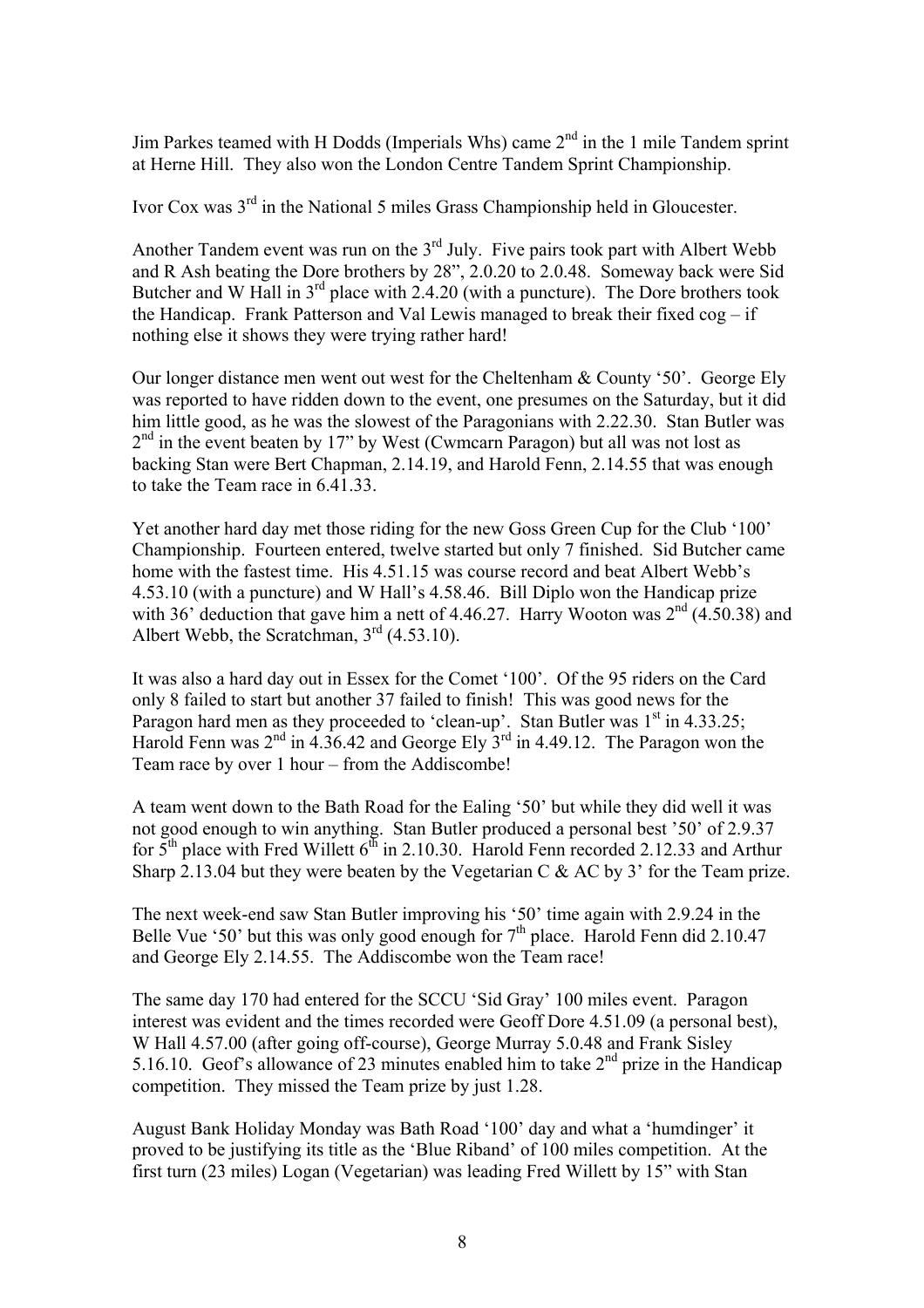Butler and George Ely equal  $4<sup>th</sup>$  just 1' down and Harold Fenn  $9<sup>th</sup>$  a further 45" behind. Back through the Finish and out onto the Bath Road at 50 miles and Fred Willett had taken the lead in 2.9.56. 'Shake' Earnshaw (Monkton) was 22" behind and Stan Butler at 1.30. Harold Fenn had moved up a place to  $8<sup>th</sup>$  in 2.12.16 and George Ely had dropped back a bit with 2.14.36. There were 12 men in less than 3' at the front of the race.

At the Savernake turn (73 miles) Earnshaw had moved into the lead in 3.10.40. He had put 2.12 into Fred Willett in 23 miles. Behind these two Mills (Addiscombe) had moved up into  $3<sup>rd</sup>$  place at 2.20, Hey (Bronte)  $4<sup>th</sup>$  at 2.35 and Stan Butler  $5<sup>th</sup>$  at 3.05. Harold Fenn turned in 3.16.40 for  $10^{th}$  place and George Ely in 3.19.00.

On the way back to Pangbourne Lane it was Earnshaw who weakened (or did the others find more speed?) Earnshaw finished in 4.29.01. Fred Willett regained nearly all his lost time coming home in 4.29.04 that meant he picked up 1.46 over the last 27 miles. Hey was also closing fast – his 2.35 deficit at Savernake was cut to 39" at the line (4.29.40) and Stan Butler, coming in fastest of all, closed to within 58" with 4.29.59. Four riders within a minute!

Harold Fenn held onto  $10^{th}$  place with 4.35.48 but George Ely 'came back from the dead' to claim  $11<sup>th</sup>$  place with 4.35.58. This gave the Paragon four places in the top twelve, the Team race and Competition Record in 13.34.51. Quite a day!

On  $7<sup>th</sup>$  August the Club had six riders out for the Vegetarian '50' and although it was not a full Paragon benefit the 'boys done good'. Tommy Godwin (Rickmansworth) led at half distance in 1.5.35 with Stan Butler in  $3<sup>rd</sup>$  place in 1.6.20, Harold Fenn  $3<sup>rd</sup>$  in 1.6.40 and Fred Willett 4<sup>th</sup> in 1.7.00. Arthur Sharp turned in 1.7.30, Sid Butcher in 1.8.15 and Bert Chapman in 1.9.15. Godwin just held onto his advantage on the return crossing the line in 2.8.35 to win by just 11" from Stan Butler. Stan recorded 2.8.36 that was to be his best ever. Fred Willett made  $3<sup>rd</sup>$  place in 2.8.39. The other times were Harold Fenn 2.11.23, Arthur Sharp 2.12.12, Sid Butcher 2.12.28 and Bert Chapman 2.12.50. Some quite close packing there! Needless to say the Paragon won the Team race and Sid Butcher collected  $2<sup>nd</sup>$  Handicap as well.

On southern roads Frank Patterson was  $4<sup>th</sup>$  in the Civil Service '50' with a 2.22.16 ride and Ron Mitchell (Inland Revenue!!)  $6<sup>th</sup>$  in 2.24.34.

Bert Chapman achieved a personal best of 2.11.31 in the Velma '50'.

Pete Kitchiner was elected to the Club on  $12<sup>th</sup>$  August. We shall read more about this gentleman later. A Donation of Ten Shillings and Six pence was sent to the International Racing Fund. The Balham CC had invited the Paragon to an Inter-club '25' on the 25th September. The Track Secretary reported that the Club was still in the National, London Centre and WLCA Team Pursuit Championships..

The Rotherham 12 hours event was graced by Paragon Team but George Ely was our only finisher and he produced an excellent ride of  $239.5$  miles for  $3<sup>rd</sup>$  place behind Earnshaw (Monkton). He missed  $2<sup>nd</sup>$  spot by 200 yards! The Press comments that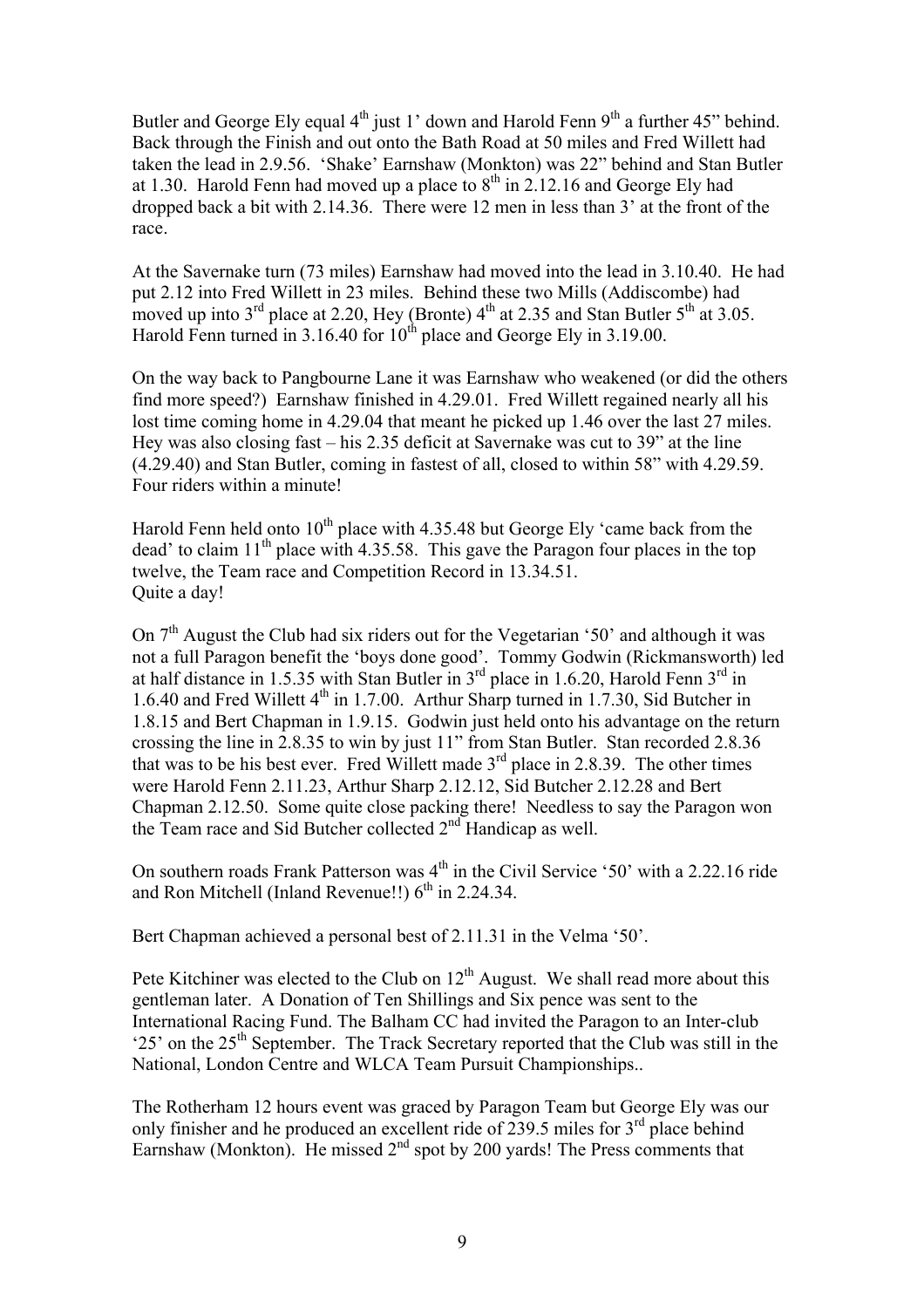George was 'the only Londoner to finish' but we have no further information. He went on to win the Poly 'Gayler Memorial' 12 hours on the  $20<sup>th</sup>$  August with 238 miles.

The Westerly '100' was run on the  $21<sup>st</sup>$  August. We know that Earnshaw won in 4.20.48, Stan Butler recorded a 4.28.15 and that the Paragon (Butler, Fenn and Willett) won the Team race in a new Competition Record of 13.29.43 but that, tantalisingly, is all!

The 'A' Team of Willett, Fenn and Butler went 'up North' for the Yorkshire Vegetarian 12 hours event. 261 miles listed on the Course details and no sit down feed – a proper race! Our lads took things a bit steady at the start and by 50 miles were in front of affairs but not dominating. Harold passed by in  $5<sup>th</sup>$  fastest time of 2.17.05 Stan was  $8<sup>th</sup>$ in 2.18.15 and Fred back in  $15<sup>th</sup>$  place in 2.21.05. By the time the riders had reached 100 miles Stan had moved up into  $2<sup>nd</sup>$  place, 4.44.05, Harold was  $4<sup>th</sup>$  in 4.46.50 and Fred still cruising in 12 place in 4.53.21. In the next 50 miles Stan moved into the lead, Harold had gone through a bad patch and had dropped to  $5<sup>th</sup>$  but Fred continued his improvement coming through in  $9<sup>th</sup>$  place.

By the time the riders had covered 204 miles and reached the finish area Stan was 8.30 clear of his nearest rival and had 1hour and 55 minutes still to ride. Harold had moved back up to  $4<sup>th</sup>$  again some 20' down on Stan and Fred, some 38' down, was in  $8<sup>th</sup>$  place. While Stan maintained his lead to run out of time with 242miles and 36 yards Harold dropped a place to finish  $5<sup>th</sup>$  with 233  $\frac{3}{4}$  miles. The ride was done by Fred Willett who stormed over the last miles to rise to  $6<sup>th</sup>$  place with 232 miles and 28 yards. The stormed over the last miles to rise to  $6<sup>th</sup>$  place with 232 miles and 28 yards. The Paragon won the Team race by 43 miles with 707  $\frac{3}{4}$  miles!

If mileages seem a little on the low side it was later reported that it rained all day and our riders had their share of punctures but without any details. It explains too why only 27 riders finished the event. We can guess that the same weather affected the SCCU 12 hours as riders 39 failed to finish including the entire four man Paragon team.

On September 1<sup>st</sup> Stan Butler was present at the Committee Meeting in the evening and the next day, on September 2nd,Stan Butler became a father. Wife Ann giving birth to son Keith. We may hear more of this lad at a later date!

The Committee confirmed that the next Clubroom would be at Waldrons Hall, Croydon. Dances had been arranged for November  $12<sup>th</sup>$  and February  $4<sup>th</sup>$ . The Track Secretary reported that the Club had been knocked out of the WLCA Team Pursuit but was still in the other two competitions. Val Lewis was in the Finals of the Star and Medal Competitions at Herne Hill and Stan Harrison just the Star.

NOTE: That night Fred Lee raised the question of the writing of the Club History. This was received very favourably. He offered to take on the job with the hoped for assistance of the older members. This agreement was, we remind you, on  $1<sup>st</sup>$  September 1938. This page of the History manuscript is being typed in November 2004. Fred never finished his self imposed task but the present authors are eternally grateful for the information he gathered on the early days.

The Club 12 hours race for the Rotherham Cup must have been on a stinker of a day. (Frank Patterson's diary says "Wet Mist"). 21 entered and started but only 8 finished!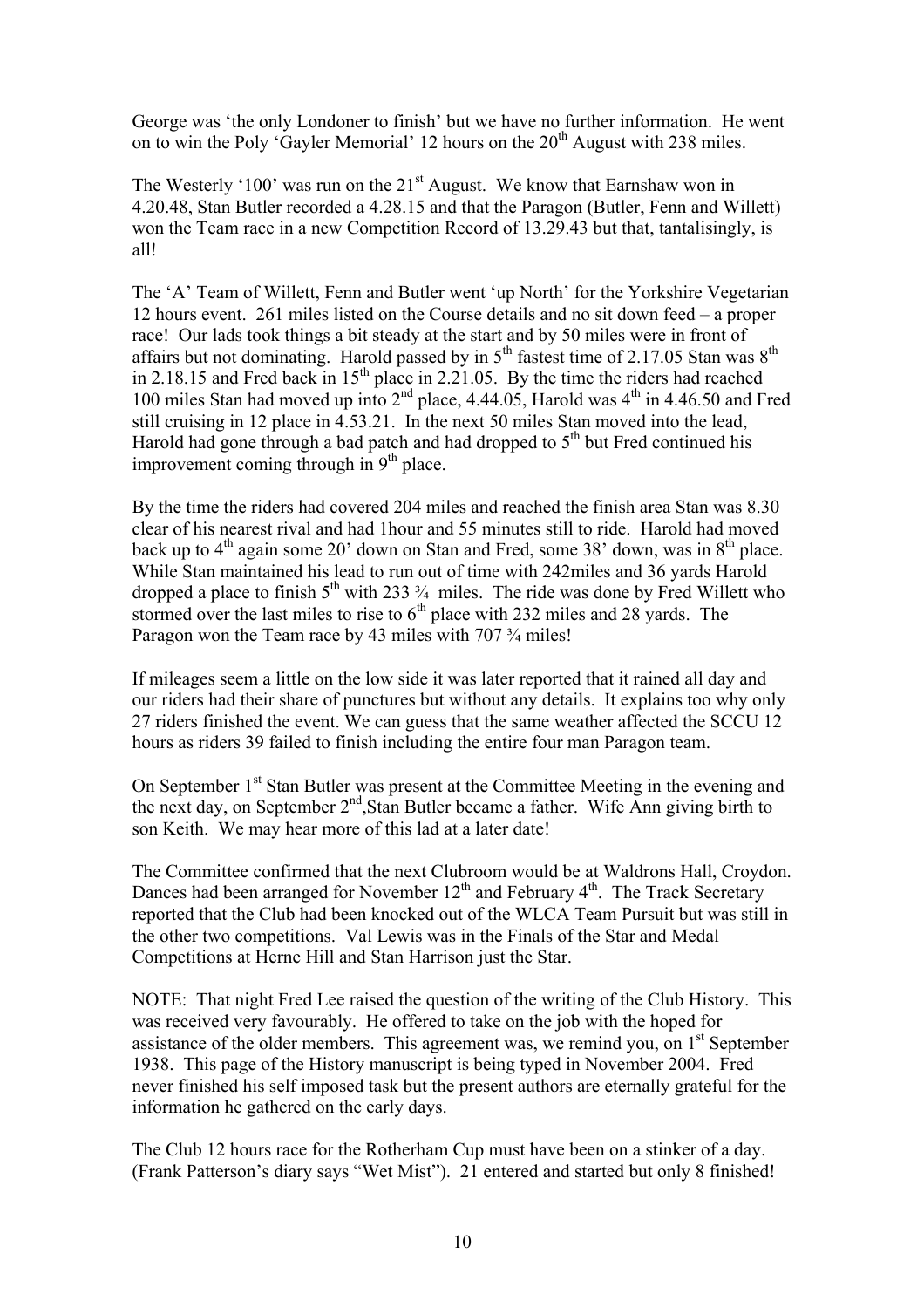Doug Perry ran out the winner with 228.25 miles, Albert Webb was in  $2<sup>nd</sup>$  place with 227.88 miles and Sid Butcher in 3rd place with 221 miles. Albert Webb took the Handicap from F Thompson and Frank Sisley.

Frank was a frame builder with Claud Butler and Holdsworthy for many years so if you have one of their lightweight frames it could well be that Frank Sisley built it!

George Ely went out on the  $11<sup>th</sup>$  September to ride an event by his favourite promoting Club and duly obliged by winning his fourth Forest CC event. Twice he has won their '25' and on this day he collected his  $2<sup>nd</sup>$  win in 50 miles race. George and Bert Chapman were leading at 25 miles in 1.4.00 with Stan Butler back in  $10<sup>th</sup>$  place in 1.5.40. By 38 miles George was still in the lead but Stan had closed to be  $3<sup>rd</sup>$  just 1.20 behind. Bert Chapman had had stomach problems and desisted on the way back. George hung on to cross the finishing line in 2.12.39 and had just 18" to spare over Stan. With Arthur Sharp returning 2.18.33 this was enough to ensure the Team race for the Paragon.

The Essex Roads 12 hours event was next on the Calendar and four riders took part. Stan Butler led at 100 miles with  $4.35.00$  some  $8.30$  faster than the eventual  $2<sup>nd</sup>$  place man, Dale (Leamington). Fred Willett was riding with far more confidence so was 6' faster to this point than in the Yorkshire '12'. Harold Fenn was another 5' slower in 4.52.00 with George Ely covering the distance in 5.3.00. Stan won with 245½ miles, Fred Willett was  $2^{nd}$  with 238 $\frac{1}{2}$  miles, Harold Fenn 4<sup>th</sup> with 237 7/8 miles and George Ely covered 225 7/8 miles. The Paragon won the Team race with 721 7/8 miles.

In the Poole Wheelers '12' the Paragon won their  $21<sup>st</sup>$  Team race of the season but all we know is that George Ely won with 238.625 miles and those completing the winning Team were Harold Fenn and Doug Perry.

We have in the archives a note regarding the Club Time Trial day on the  $24<sup>th</sup>$ September. It says "First man off 8.10. Entry unlimited". We had always been told that these time trials took place at cock-crow! But we did like the Entry unlimited bit!

On the 1st October Val Lewis won the Medal Sprint Competition at the Meeting of Champions at Herne Hill.

The Committee Meeting on October  $6<sup>th</sup>$  had agreed to purchase from the NCU Silver Medals for Val Lewis and Stan Harrison as they had ridden several rounds of the Team Pursuit but not the Final. Also the Committee agreed to purchase International Badges for the non-travelling members of the Polo Team.

The Mayne Cup had it usual large field with thirty-four names on the Starters List. Three of these opted not to take the Start and another six fell by the wayside to leave 25 counting for the Cup. Fastest time was by Arthur Sharp with 1.4.13 with Doug Perry in  $2<sup>nd</sup>$  place (1.4.41) and Fred Willett  $3<sup>rd</sup>$  (1.5.12 but with a puncture). The Man of the Day with either luck or a vastly improved performance was Tommy Hale. On Scratch he was 18<sup>th</sup> but he had been given 12<sup>'</sup> handicap so reducing his time to 59.56. The other top places were also taken by those with long handicaps. C Armstrong was  $2<sup>nd</sup>$  (1.1.49) and R Chard  $3^{rd}$  (1.2.07).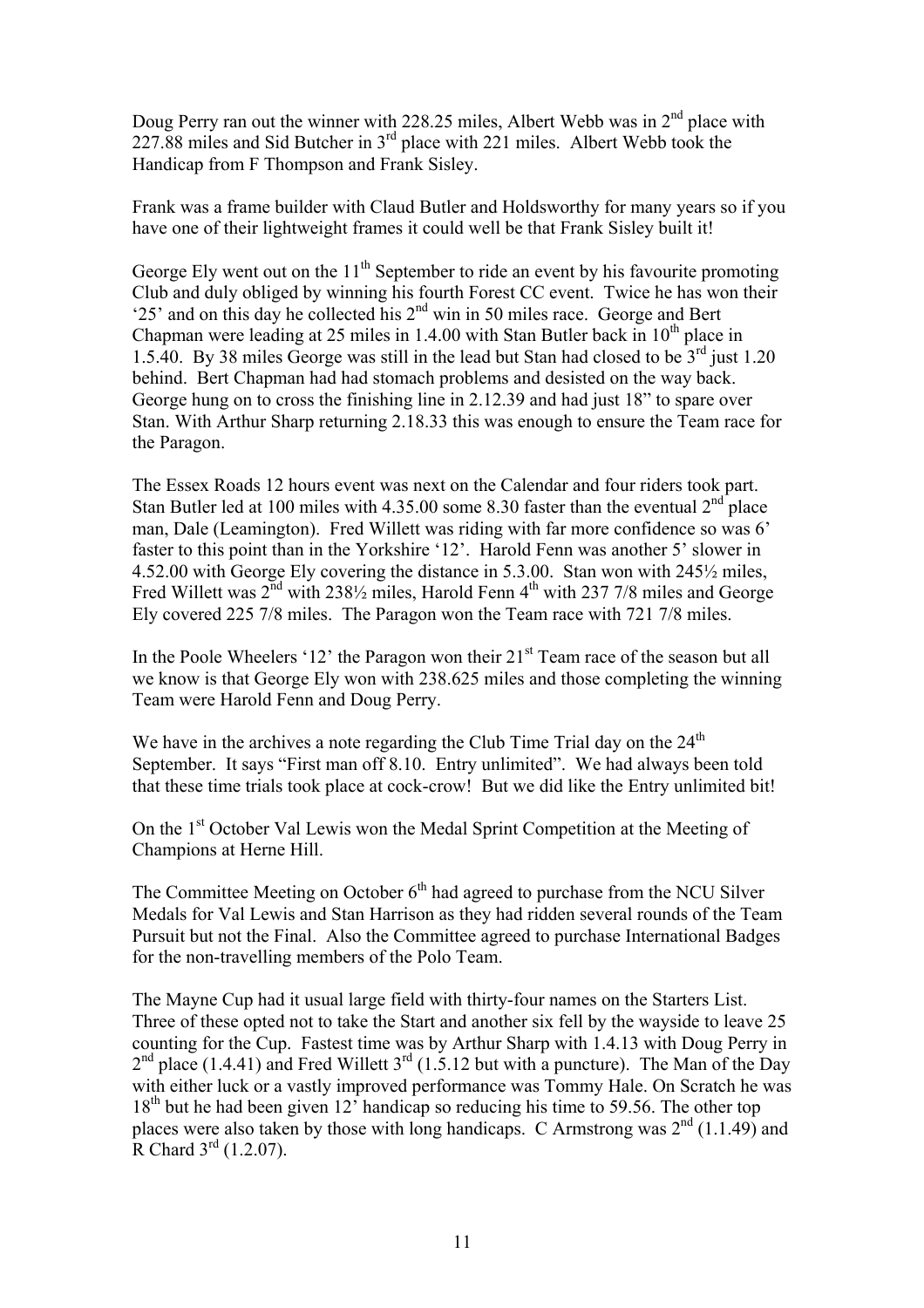'Real' racing ended with the Comet '25' on Essex roads on the  $9<sup>th</sup>$  October. George Fleming was in fine form still winning easily in 1.2.47 with Bill Paul (Addiscombe) 2<sup>nd</sup> in 1.4.23. Fleming's ride was so good that although this was Open Competition he won the handicap from the Scratch mark. Our rider's times were Fred Willett 1.5.19, Bert Chapman 1.7.24, Arthur Sharp 1.7.33 and Stan Butler 1.8.14 including a 30" Late Start.

Rounding off the Club Racing Season was the Hill climb. This year the speed men were in full flight. Fred Willett made it look flat with a 1.39 ride, Ivor Cox was in 2<sup>nd</sup> place with 1.48 and W Coales  $3<sup>rd</sup>$  in 1.49. As far as we can ascertain Fred Willett's ride was the Hill Record.

On the Track the Club Championship were awarded as follows:- 550 yards Handicap  $1<sup>st</sup>$ . Clive Singer,  $2<sup>nd</sup>$  Albert Webb and  $3<sup>rd</sup>$  V Lewis. The 550 yards Scratch  $1<sup>st</sup>$  Jim Parkes, 2<sup>nd</sup> Ivor Cox and 3<sup>rd</sup> Clive Singer. The 5 miles Scratch 1<sup>st</sup> Ivor Cox, 2<sup>nd</sup> Val Lewis and  $3<sup>rd</sup>$  Albert Webb who also took the Lap prize.

On the 16<sup>th</sup> October George Ely and Stan Butler attacked the SRRA Hastings and back record on Tandem and Fred Willett did the same on solo. It was not a pleasant day with heavy rain at time. George and Stan punctured at 18, 60, 80 and 94 miles (111 full distance), went off course in Hastings and missed the Record by 5'. Fred beat the Solo record by 12.05 in 5.44.17 also having a great deal of trouble.

Next weekend the Tandem pair tried again. This time everything went off smoothly they had no punctures and the sun shone brightly. Their time was 4.56.54 and a reduction of the Record by 10.35. Job well done!

In the season long British best All-Rounder Competition Stan Butler was fourth with an average speed of 22.051 mph compared with 'Shake' Earnshaw's 22.627mph. Fred Willett was  $8^{th}$  with 21.831 mph and Harold Fenn made up our  $3^{rd}$  placed team. But as George Ely's report said "every time we met the Bronte Whs (who won the Team Competition) we beat them!"

The Road Champion for 1938 was Stan Butler with Fred Willett as Runner-up. The Track Champion was Ivor Cox with Val Lewis as Runner-up.

Albert Webb also took the Club Events Prize with Doug Perry as Runner-up. Frank Patterson's Prize for the best Novice in 25 and 50 mile Club events went to F Koeppl and the Bill Kite Prize for the fastest Novice in the Club '100' was taken by Sid Butcher.

Bill Diplo and S Kent took the two Attendance Prizes for Club Runs.

Ching Allin, George Ongley and Dick Ongley collected their International Polo Badge for England whilst Taffy Carleton collected one for Wales. These gentlemen plus E Horne and R Mitchell also won the National Championship for 1938.

Open wins on the Track included Fred Willett with the Dunlop Jubilee 5 miles, Ivor Cox won the 5 miles event at Sutton-in-Ashfield and Jim Parkes the Maxwell trophy over 5 miles.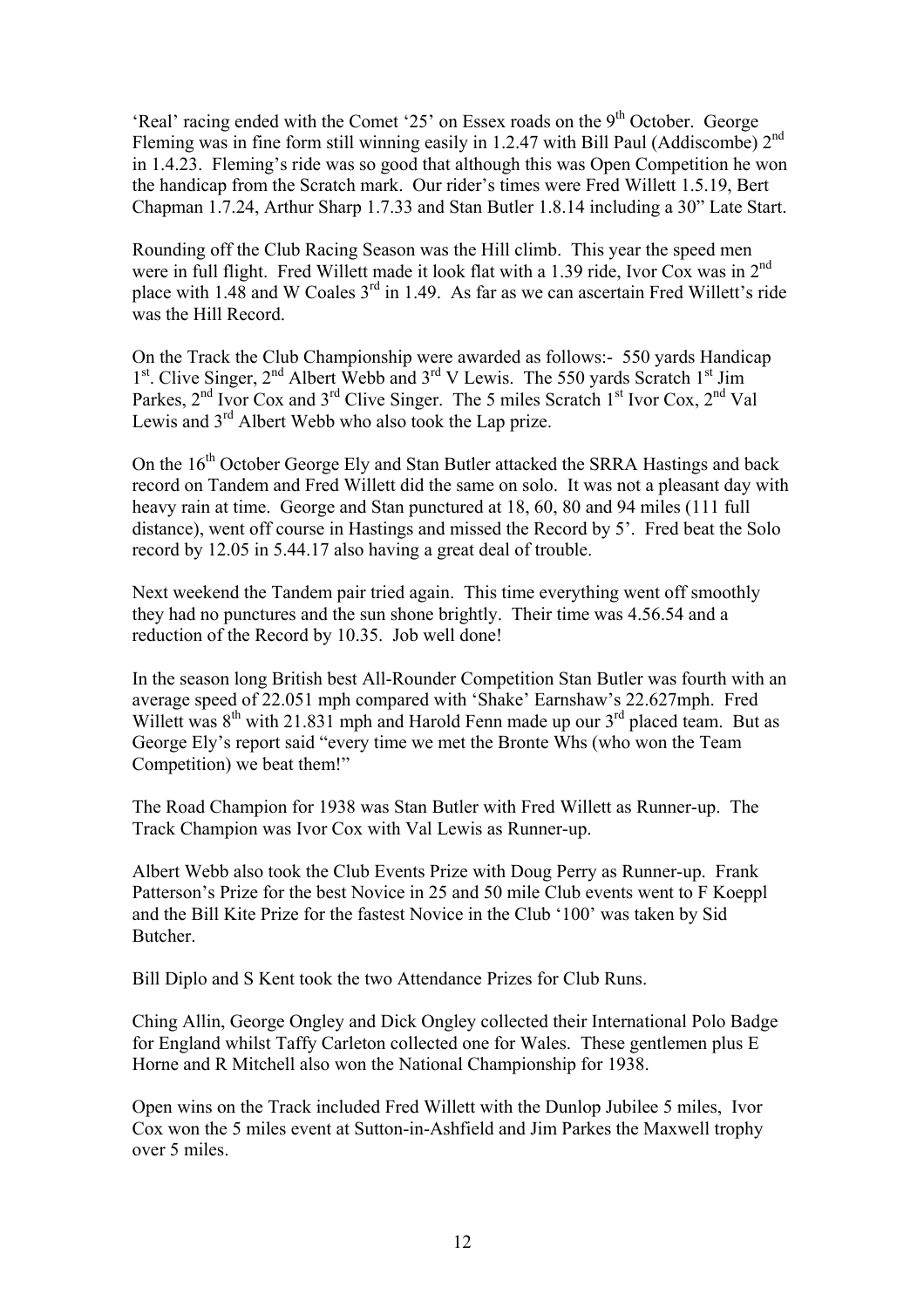The Paragon were also  $2<sup>nd</sup>$  in both the National Team Pursuit Championship and the London Centre Championship. The Teams included Ivor Cox, Jim Hampshire, Jim Parkes, Fred Willett. Stan Harrison, Val Lewis and Clive Singer

Fred Willett broke the SRRA Hastings and back Single Record with 5.44.17 whilst Stan Butler and George Ely collected the Tandem Record with 4.56.54.

Polo  $-1<sup>st</sup>$  in Kent League and  $1<sup>st</sup>$  in Mitcham League were the 'A' Team (Ching Allin, Bill Henn, Ron Mitchell, George Ongley and Dick Ongley).  $2<sup>nd</sup>$  in the Kent League were the 'B' Team (Taffy Carleton, Sid Hardy, E Horne and Bob Reddin).  $2<sup>nd</sup>$  in the Mitcham League were also the 'B' Team (Taffy Carleton, Harry Dunlop, Sid Hardy, E Horne and Bob Reddin). The Beckenham Tournament was won by the Paragon Team of Ching Allin, Billl Henn, Dick Ongley and Bob Reddin.

In the National Championship and Hurlingham Cup the Paragon Team was Ching Allin, Taffy Carleton, E Horne, Ron Mitchell, George Ongley and Dick Ongley.

It was reported at the Committee Meeting on 22nd November that Fred Willett had received an Invitation to race in Paris in December. The Secretary was also instructed to write to the NCU recommending Val Lewis as a claimant for the Best Novice Award.

At the SCCU Dance and Prize Presentation on  $24<sup>th</sup>$  November no less than 15 Club members received medals for various Counties events during the season.

In the December "Rag" there is a desperate plea from the Treasurer, Fred Lee. "£30 in the bank - £60 to pay out for Medals and Prizes – now can you see why I want YOU to pay up as well as all the other blighters!!!" The usual story – the better the club performs the nearer bankruptcy it gets. When is it known that 54 Standard medals had been won - 11 Gold Centre, 33 Silver and 10 Bronze one can understand the desperate plea!

At the end of the year the General Secretary Reported that the Club had 115 full members, 11 Honorary and 19 Juniors a total that did not include The President and Vice Presidents.

The Road Secretaries Report listed 15 Open Event wins, 22 Team races, 2 Competition Records and 2 SRRA Records. The Report goes on to say, "A further aid to success has been the wonderful help by the older members of the Club (names listed) who loaned their cars and failed to render the petrol bills". What was true in 1938 remains true in 2004 and goes someway to explain the continued success of this Club.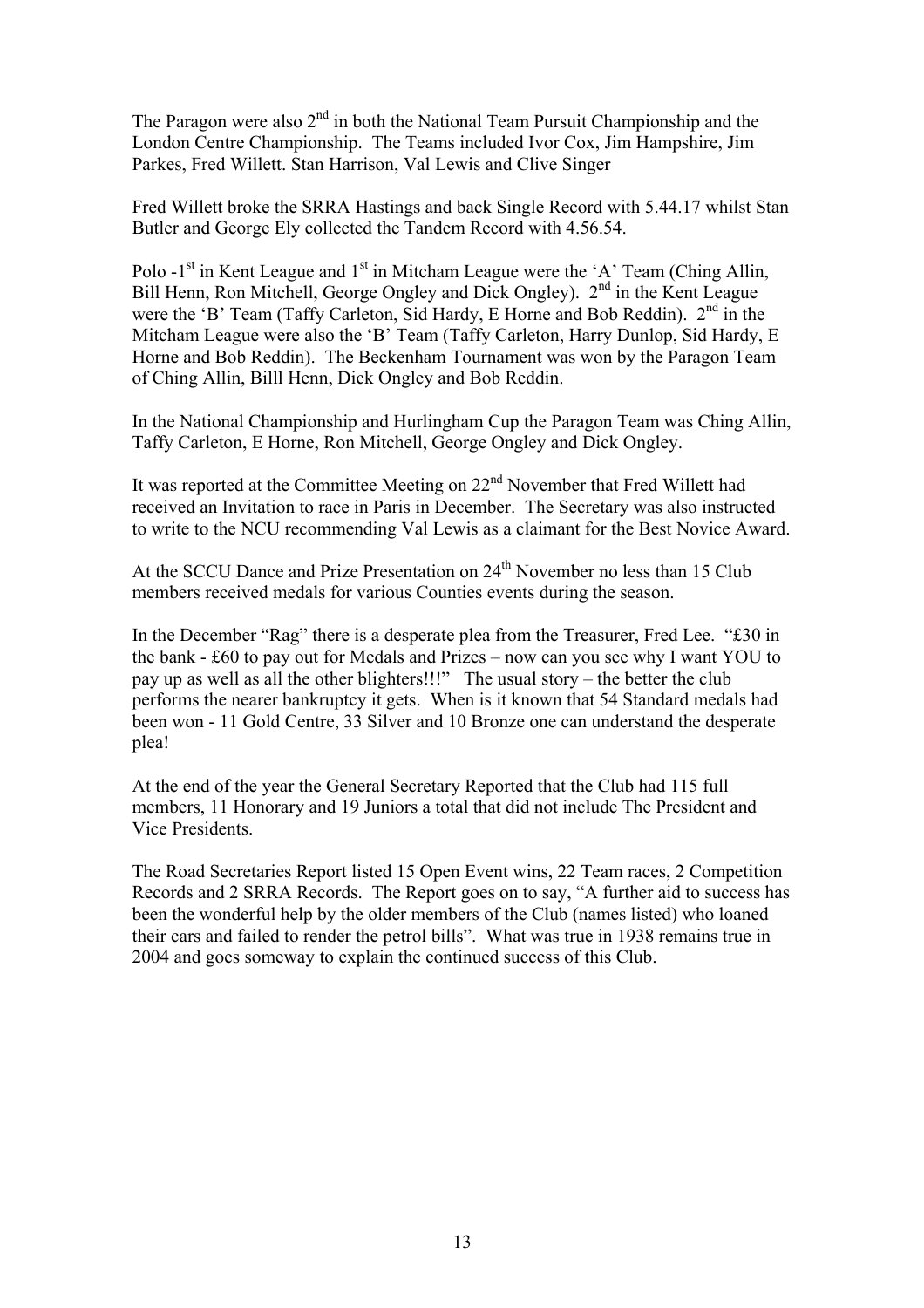## **Club Time Trial Results**

|                | <b>Scratch Result</b> | 25 h/c             |                | <b>Handicap Result</b> |         |         |
|----------------|-----------------------|--------------------|----------------|------------------------|---------|---------|
|                |                       | <b>Medium Gear</b> |                |                        |         |         |
| 21             | <b>Entries</b>        |                    |                |                        |         |         |
| 18             | <b>Starters</b>       |                    |                |                        |         |         |
| 17             | Finishers             |                    |                |                        |         |         |
|                |                       |                    |                |                        |         |         |
| 1              | Lewis V               | 1.05.53            |                | Lewis V                | 2.00    | 1.03.33 |
| $\overline{2}$ | Perry DG              | 1.05.58            | 1              | Dore G                 | 4.30    | 1.04.11 |
| $\overline{3}$ | Sharp A               | 1.06.05            | $\overline{2}$ | Murray G               | 4.00    | 1.04.26 |
| $\overline{4}$ | Webb A                | 1.07.23            | 3              | Patterson FH           | 3.00    | 1.04.58 |
| 5              | Patterson FH          | 1.07.58            | 4              | Hall W                 | 4.20    | 1.05.21 |
| 6              | Murray G              | 1.08.26            | 5              | Perry DG               | 0.30    | 1.05.28 |
| $\overline{7}$ | Dore G                | 1.08.41            | 6              | Sharp A                | Scratch | 1.06.05 |
| 8              | Dore C                | 1.08.49            | $\overline{7}$ | Dore C                 | 2.30    | 1.06.19 |
| $\overline{9}$ | <b>Butcher S</b>      | 1.08.58            | 8              | <b>Mitchall SA</b>     | 4.45    | 1.06.22 |
| 10             | Tyrer B               | 1.09.40            | 9              | Sisley F               | 4.30    | 1.06.33 |
| 11             | Hall W                | 1.09.41            | 10             | <b>Butcher S</b>       | 2.15    | 1.06.43 |
| 12             | Singer C              | 1.11.01            | 11             | Webb A                 | 0.20    | 1.07.03 |
| 13             | Sisley F              | 1.11.03            | 12             | Fryer A                | 6.30    | 1.07.16 |
| 14             | <b>Mitchall SA</b>    | 1.11.07            | 13             | Tyrer B                | 1.45    | 1.07.55 |
| 15             | Goring A              | 1.12.37            | 14             | Goring A               | 4.00    | 1.08.37 |
| 16             | Fryer A               | 1.13.46            | 15             | Singer C               | 2.00    | 1.09.01 |
| 17             | James E               | 1.13.49            | 16             | James E                | 2.15    | 1.11.34 |
|                |                       |                    |                |                        |         |         |
|                | <b>Scratch Result</b> | 25 h/c             |                | <b>Handicap Result</b> |         |         |
|                |                       | 3.4.38             |                |                        |         |         |
| 33             | Entries               |                    |                |                        |         |         |
| 31             | <b>Starters</b>       |                    |                |                        |         |         |
| 28             | Finishers             |                    |                |                        |         |         |
|                |                       |                    |                |                        |         |         |
| 1              | Sharp A               | 1.08.55            | 1              | Murray G               | 4.15    | 1.08.15 |
| $\overline{c}$ | Perry DG              | 1.09.01            | $\overline{2}$ | Perry DG               | 0.30    | 1.08.31 |
| 3              | Webb A                | 1.10.22            | 3              | Webb A                 | 1.30    | 1.08.52 |
| 4              | <b>Bristow ACG</b>    | 1.11.15            | 4              | Sharp A                | Scratch | 1.08.55 |
| 5              | Dore C                | 1.11.42            | 5              | Dore C                 | 2.30    | 1.09.12 |
| 6              | Horton S              | 1.11.49            | 6              | Butcher <sub>S</sub>   | 3.30    | 1.09.13 |
| 7              | Murray G              | 1.12.30            | 7              | <b>Bristow ACG</b>     | 1.30    | 1.09.45 |
|                | <b>Butcher S</b>      | 1.12.43            | 8              | Horton S               | 2.00    | 1.09.49 |
| 8<br>9         | Tyrer B               | 1.13.28            | 9              | Koeppl F               | 4.30    | 1.10.18 |
| 10             | James E               | 1.13.46            | 10             | Hall W                 | 3.30    | 1.10.27 |
| 11             | Hall W                | 1.13.57            | 11             | Mitchall SA            | 2.15    | 1.10.27 |
| 12             | Koeppl F              | 1.14.48            | 12             | Tyrer B                | 3.00    | 1.10.28 |
| 13             | Patterson FH          | 1.14.57            | 13             | Sisley F               | 5.00    | 1.10.57 |
| 14             | <b>Mitchall SA</b>    | 1.14.57            | 14             | James E                | 2.30    | 1.11.16 |
| 15             | Lewis V               | 1.15.43            | 15             | Hoy RJ                 | 4.15    | 1.11.44 |
| 16             | Sisley F              | 1.15.57            | 16             | Kleckman D             | 4.30    | 1.11.46 |
| 17             | Hoy RJ                |                    | 17             | Kent-Smith             |         | 1.11.58 |
|                |                       | 1.15.59            |                |                        | 7.00    |         |
| 18             | Kleckman D            | 1.16.16            | 18             | Drage N                | 6.00    | 1.12.35 |
| 19             | Goring A              | 1.16.57            | 19             | Patterson FH           | 4.30    | 1.12.42 |
| 20             | Drage N               | 1.18.35            | 20             | Wooton H               | 6.30    | 1.13.05 |
| 21             | Robson H              | 1.18.42            | 21             | Fryer A                | 7.00    | 1.13.13 |
| 22             | Kent-Smith            | 1.18.58            | 22             | Goring A               | 3.15    | 1.13.42 |
| 23             | Wooton H              | 1.19.35            | 23             | Robson H               | 4.30    | 1.14.12 |
| 24             | Dore G                | 1.19.38            | 24             | Lewis V                | 0.30    | 1.15.13 |
| 25             | Fryer A               | 1.20.13            | 25             | Dore G                 | 3.30    | 1.16.08 |
| 26             | Chard R               | 1.21.00            | 26             | Chard R                | 4.00    | 1.17.00 |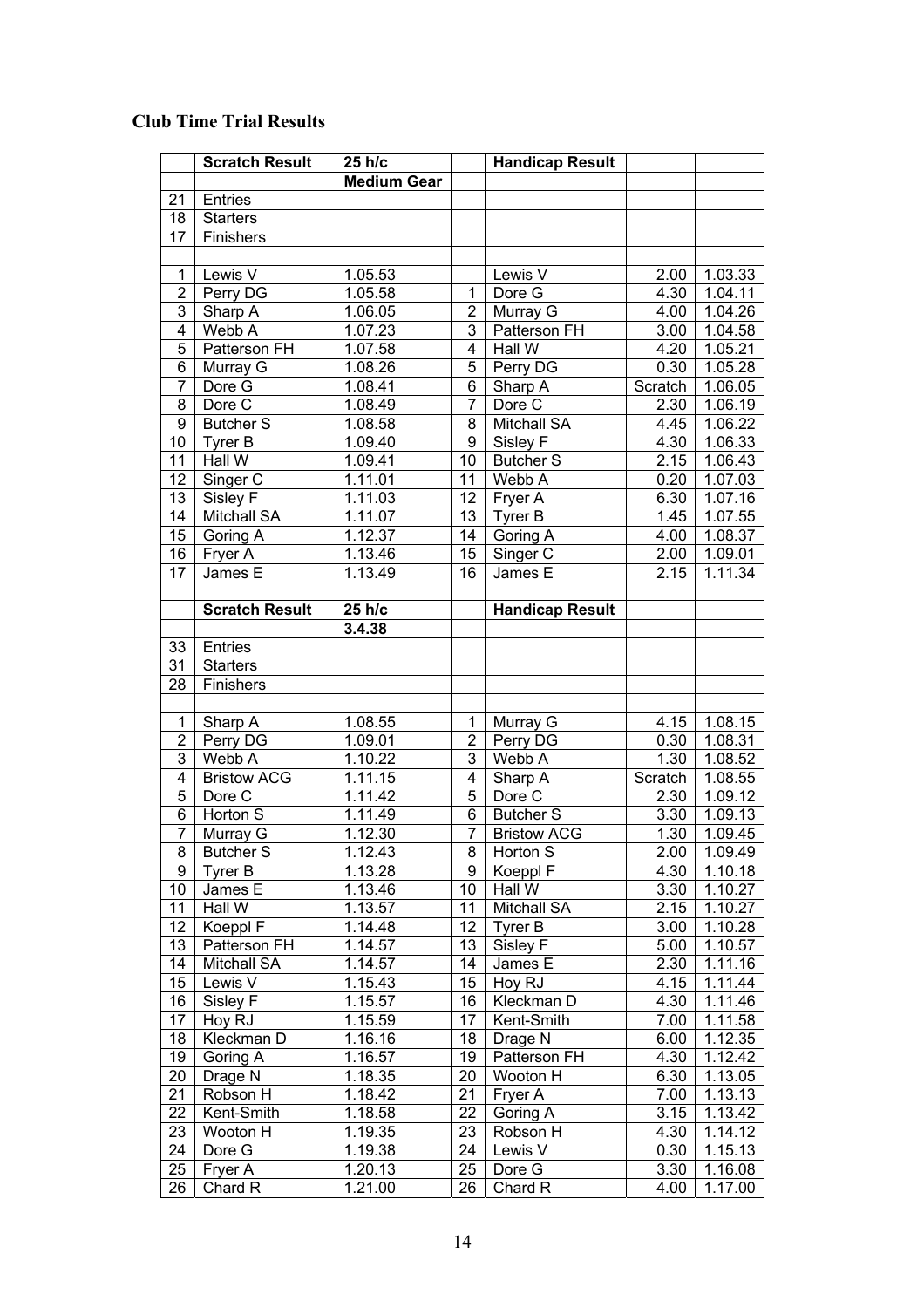| 27             | Ash RJ                | 1.21.47              | 27              | Ash RJ                 | 3.00    | 1.18.47              |
|----------------|-----------------------|----------------------|-----------------|------------------------|---------|----------------------|
| 28             | Hale T                | 1.26.30              | 28              | Hale T                 | 4.00    | $\overline{1.22.30}$ |
|                |                       |                      |                 |                        |         |                      |
|                | <b>Scratch Result</b> | 30 h/c               |                 | <b>Handicap Result</b> |         |                      |
|                |                       | 15.5.38              |                 |                        |         |                      |
| 15             | Entries               |                      |                 |                        |         |                      |
| 14             | <b>Starters</b>       |                      |                 |                        |         |                      |
| 10             | Finishers             |                      |                 |                        |         |                      |
|                |                       |                      |                 |                        |         |                      |
| 1              | James E               | 1.23.46              | 1               | Kleckham D             | 8.00    | 1.16.47              |
| $\overline{2}$ | Kleckham D            | 1.24.47              | $\overline{2}$  | James E                | 6.00    | 1.17.46              |
| 3              | Murray G              | 1.25.33              | 3               | Hoy RJ                 | 8.00    | 1.18.50              |
| $\overline{4}$ | Hoy RJ                | 1.26.50              | 4               | Murray G               | 6.00    | 1.19.33              |
| $\overline{5}$ | <b>Mitchall SA</b>    | 1.26.55              | 5               | Mitchall SA            | 7.00    | 1.19.55              |
| 6              | Robson H              | 1.30.56              | 6               | Wooton H               | 11.00   | 1.21.59              |
| 7              | Wooton H              | 1.32.59              | 7               | Robson H               |         | 1.22.56              |
| 8              |                       |                      | 8               |                        | 8.00    |                      |
|                | Horne E               | 1.34.02              |                 | Drage N                | 10.00   | 1.26.53              |
| 9              | Drage N               | 1.36.53              | 9               | Horne E                | 5.00    | 1.29.02              |
| 10             | Greenland F           | 1.47.08              | 10              | Greenland F            | 6.00    | 1.41.08              |
|                |                       |                      |                 |                        |         |                      |
|                | <b>Scratch Result</b> | 50 h/c               |                 | <b>Handicap Result</b> |         |                      |
|                |                       | 26.6.38              |                 | <b>Fryco Cup</b>       |         |                      |
| 23             | Entries               |                      |                 |                        |         |                      |
| 22             | <b>Starters</b>       |                      |                 |                        |         |                      |
| 19             | Finishers             |                      |                 |                        |         |                      |
|                |                       |                      |                 |                        |         |                      |
| $\mathbf{1}$   | <b>Butcher S</b>      | 2.16.33              |                 | <b>Butcher S</b>       | 7.00    | 2.09.33              |
| $\overline{2}$ | Hall W                | 2.20.52              | 1               | <b>Mitchall SA</b>     | 13.00   | 2.09.45              |
| 3              | Horton S              | 2.21.25              | $\overline{2}$  | Horton S               | 8.00    | 2.13.25              |
| $\overline{4}$ | Mitchall SA           | 2.22.45              | 3               | Hall W                 | 6.00    | 2.14.52              |
| 5              | James E               | 2.24.25              | 4               | Goring A               | 11.00   | 2.14.58              |
| 6              | Dore C                | 2.24.36              | 5               | Thompson F             | 9.30    | 2.16.02              |
| $\overline{7}$ | Dore G                | 2.24.36              | 6               | James E                | 7.00    | 2.16.33              |
| 8              | Thompson F            | 2.25.32              | $\overline{7}$  | Dore C                 | 7.00    | 2.17.25              |
| 9              | Goring A              | 2.25.58              | 8               | Dore G                 | 6.00    | 2.18.36              |
| 10             | <b>Bristow ACG</b>    | 2.26.41              | 9               | Kleckham D             | 9.00    | 2.18.38              |
| 11             | Kleckham D            | 2.27.38              | 10              | Ash RJ                 | 10.30   | 2.19.01              |
| 12             | Ash RJ                | $2.\overline{29.31}$ | $\overline{11}$ | Drage N                | 15.00   | 2.20.51              |
| 13             | Lewis V               | 2.31.33              | 12              | Hale T                 | 17.00   | 2.21.47              |
| 14             | Phillips D            | 2.35.07              | 13              | Phillips D             | 13.00   | 2.22.07              |
| 15             | Drage N               | 2.35.57              | 14              | <b>Bristow ACG</b>     | 3.00    | 2.23.41              |
| 16             | Wooton H              | 2.38.37              | 15              | Wooton H               | 14.00   | 2.24.37              |
| 17             | Hale T                | 2.38.47              | 16              | Koeppl F               | 13.00   | 2.27.04              |
| 18             | Koeppl F              | 2.40.04              | 17              | Lewis <sub>V</sub>     | 3.00    | 2.28.33              |
| 19             | Gunning J             | 2.45.28              | 18              | Gunning J              | 15.00   | 2.30.28              |
|                |                       |                      |                 |                        |         |                      |
|                | <b>Scratch Result</b> | <b>Tandem</b>        |                 | <b>Handicap Result</b> |         |                      |
|                |                       | 50 h/c               |                 |                        |         |                      |
|                | Entries               |                      |                 |                        |         |                      |
| 6              |                       | 3.7.38               |                 |                        |         |                      |
| 5              | <b>Starters</b>       |                      |                 |                        |         |                      |
| 5              | Finishers             |                      |                 |                        |         |                      |
|                |                       |                      |                 |                        |         |                      |
| $\mathbf{1}$   | Webb/Ash              | 2.00.20              |                 | Webb/Ash               | 2.30    | 1.57.50              |
| $\overline{2}$ | Dore C & G            | 2.00.48              | 1               | Dore C & G             | 1.00    | 1.59.48              |
| 3              | Butcher/Hall          | 2.04.20              | $\overline{2}$  | <b>Tyrer/Coales</b>    | 4.00    | 2.01.38              |
| 4              | <b>Tyrer/Coales</b>   | 2.05.38              | 3               | Butcher/Hall           | Scratch | 2.04.20              |
| 5              | Thompson/Goring       | 2.13.03              | 4               | Thompson/Goring        | 6.00    | 2.07.03              |
|                |                       |                      |                 |                        |         |                      |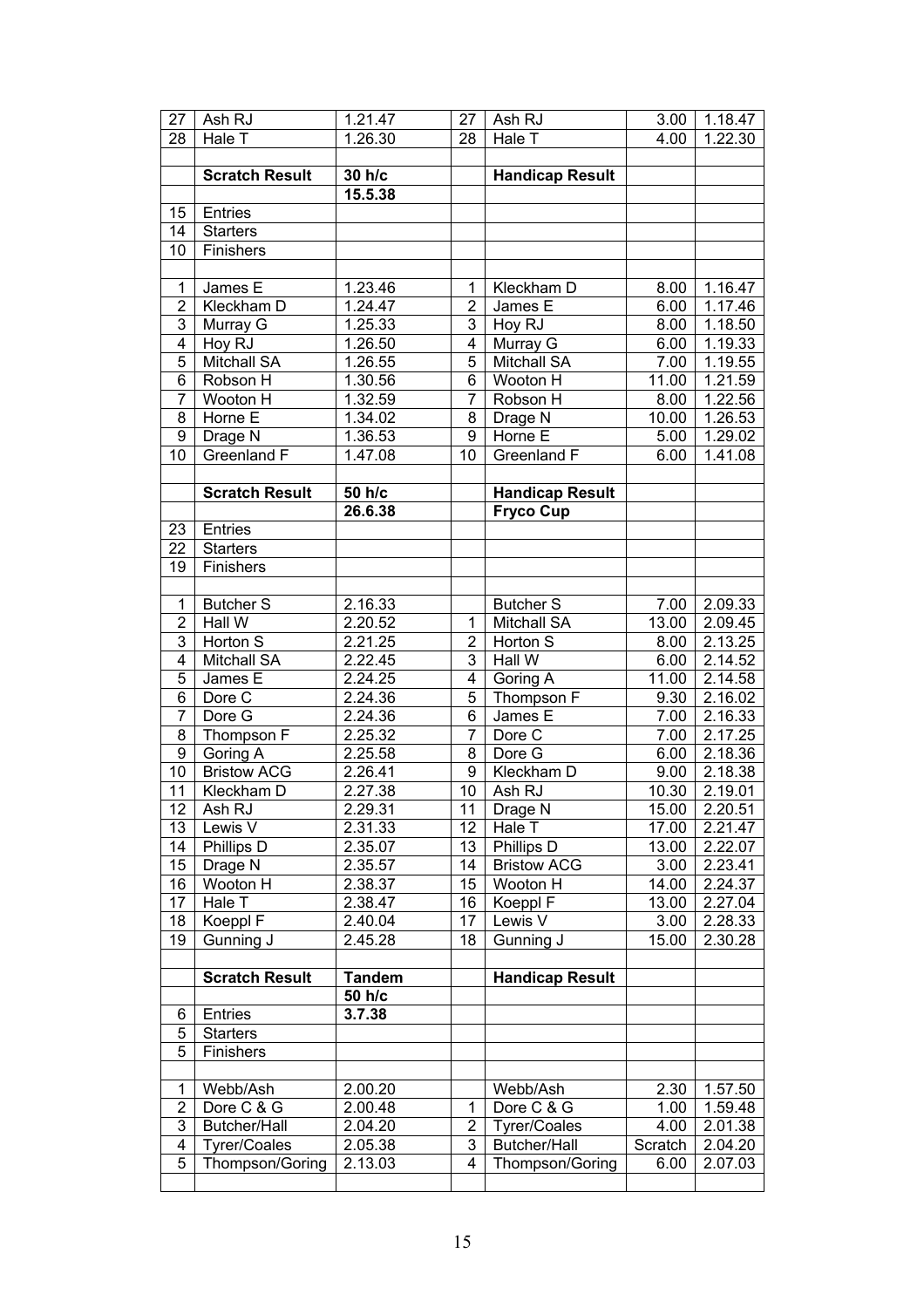|                 | <b>Scratch Result</b>             | 100 h/c                         |                | <b>Handicap Result</b> |                   |                          |
|-----------------|-----------------------------------|---------------------------------|----------------|------------------------|-------------------|--------------------------|
|                 |                                   |                                 |                | <b>Goss Green Cup</b>  |                   |                          |
| 14              | Entries                           |                                 |                |                        |                   |                          |
| $\overline{12}$ | <b>Starters</b>                   |                                 |                |                        |                   |                          |
| $\overline{7}$  | Finishers                         |                                 |                |                        |                   |                          |
|                 |                                   |                                 |                |                        |                   |                          |
| $\mathbf{1}$    | <b>Butcher S</b>                  | 4.51.15                         | $\mathbf{1}$   | Diplo W                | 36.00             | 4.46.27                  |
| $\overline{2}$  | Webb A                            | 4.53.10                         |                | <b>Butcher S</b>       | 3.00              | 4.48.15                  |
| 3               | Hall W                            | 4.58.46                         | $\overline{2}$ | Wooton H               | 30.00             | 4.50.38                  |
| 4               | Thompson F                        | $5.\overline{08.55}$            | 3              | Webb A                 | Scratch           | $4.\overline{53.10}$     |
| $\overline{5}$  | <b>Mitchall SA</b>                | 5.10.48                         | $\overline{4}$ | Hall W                 | 5.00              | 4.53.46                  |
| $\overline{6}$  | Wooton H                          | 5.20.38                         | 5              | Thompson F             | 13.00             | 4.55.55                  |
| $\overline{7}$  | Diplo W                           | 5.22.27                         | 6              | <b>Mitchall SA</b>     | 5.00              | 5.05.48                  |
|                 |                                   |                                 |                |                        |                   |                          |
|                 | <b>Scratch Result</b>             | 12 hours                        |                | <b>Handicap Result</b> |                   |                          |
|                 |                                   | h/c                             |                | <b>Rotherham Cup</b>   |                   |                          |
| 21              | Entries                           | 11.9.38                         |                |                        |                   |                          |
| 21              | <b>Starters</b>                   |                                 |                |                        |                   |                          |
| 8               | Finishers                         |                                 |                |                        |                   |                          |
|                 |                                   |                                 |                |                        |                   |                          |
| $\mathbf{1}$    |                                   | 228.25                          |                |                        |                   | 228.25                   |
| $\overline{2}$  | Perry DG<br>Webb A                | 227.88                          | $\overline{1}$ | Perry DG<br>Webb A     | Scratch           | 227.88                   |
| 3               |                                   |                                 |                |                        | Scratch<br>15.00  |                          |
|                 | <b>Butcher S</b><br><b>Hall W</b> | 221.00                          | $\overline{2}$ | Thompson F             |                   | 227.00                   |
| $\overline{4}$  |                                   | 213.12                          | $\overline{3}$ | Sisley F               | 20.00             | 226.75                   |
| $\overline{5}$  | Thompson F                        | 212.00                          | $\overline{4}$ | <b>Butcher S</b>       | Scratch           | 221.00                   |
| $\overline{6}$  | <b>Bristow ACG</b>                | 209.38                          | $\overline{5}$ | <b>Bristow ACG</b>     | 10.00             | 219.38                   |
| $\overline{7}$  | Sisley F                          | 206.75                          | $\overline{6}$ | Hall W                 | 6.00              | 219.12                   |
| $\overline{8}$  | Gunning J                         | 187.50                          | $\overline{7}$ | Gunning J              | 30.00             | 217.50                   |
|                 |                                   |                                 |                |                        |                   |                          |
|                 | <b>Scratch Result</b>             | 25 h/c                          |                | <b>Handicap Result</b> |                   |                          |
|                 |                                   |                                 |                |                        |                   |                          |
|                 |                                   | 2.10.38                         |                | <b>Mayne Cup</b>       |                   |                          |
| 34              | Entries                           |                                 |                |                        |                   |                          |
| 31              | <b>Starters</b>                   |                                 |                |                        |                   |                          |
| 25              | Finishers                         |                                 |                |                        |                   |                          |
|                 |                                   |                                 |                |                        |                   |                          |
| $\mathbf{1}$    | Sharp $\overline{A}$              | 1.04.13                         | $\mathbf{1}$   | Hale T                 | 12.00             | 0.59.56                  |
| $\overline{2}$  | Perry DG                          | 1.04.41                         | $\overline{2}$ | Armstrong C            | 9.00              | 1.01.49                  |
|                 | 3 Willett F                       | 1.05.12                         |                | 3 Greenland F          |                   |                          |
| 4               | Webb A                            | 1.06.03                         | 4              | Tyrer B                | 5.00              | 1.02.46                  |
| 5               | Butcher <sub>S</sub>              | 1.06.32                         | 5              | Goring A               | 7.00              | 1.02.49                  |
| 6               | James E                           | 1.07.32                         | $\overline{6}$ | James $E$              | 4.30              | $1.\overline{02.52}$     |
| $\overline{7}$  | Tyrer B                           | 1.07.46                         | $\overline{7}$ | Sharp A                | 1.15              | 1.02.58                  |
| 8               | Patterson FH                      | 1.08.01                         | 8              | Patterson FH           | 5.00              | 12.00 1.02.07<br>1.03.01 |
| 9               | Cleeve FL                         | 1.08.16                         | 9              | Cleeve FL              | 5.00              | 1.03.16                  |
| 10              | Robson H                          | 1.08.53                         | 10             | Robson H               | 5.30              | 1.03.23                  |
| 11              | Dore C                            | 1.09.26                         | 11             | Perry DG               | 1.15              | 1.03.26                  |
| 12              | Mitchall SA                       | 1.09.38                         | 12             | Chard R                | 10.30             | 1.03.37                  |
| 13              | Goring A                          | 1.09.49                         | 13             | <b>Butcher S</b>       | 2.30              | 1.04.02                  |
| 14              | Dore G                            | 1.09.52                         | 14             | Webb A                 | $\overline{2.00}$ | $1.\overline{04.03}$     |
| 15              | Koeppl F                          | 1.10.23                         | 15             | Willshire J            | 8.00              | $1.\overline{04.35}$     |
| 16              | Armstrong C                       | 1.10.49                         | 16             | <b>Mitchall SA</b>     | 5.00              | $1.\overline{04.38}$     |
| $\overline{17}$ | Sisley F                          | $1.\overline{11.45}$            | 17             | Koeppl F               | $\overline{5.30}$ | 1.04.53                  |
| 18              | Hale T                            | $1.\overline{11.56}$            | 18             | Dore $\overline{C}$    | 4.30              | 1.04.56                  |
| 19              | Willshire J                       | 1.12.35                         | 19             | Drage N                | 11.00             | 1.04.57                  |
| 20              | Greenland F                       | 1.14.07                         | 20             | Willett F              | Scratch           | 1.05.12                  |
| 21              | Chard R                           | 1.14.07                         | 21             | Dore G                 | 4.30              | 1.05.22                  |
| 22              | Kleckham D                        |                                 | 22             | Sisley F               | 6.00              | 1.05.45                  |
| $\overline{23}$ | Drage N                           | $1.\overline{15.35}$<br>1.15.57 | 23             | Kleckham D             | 7.00              | 1.08.35                  |